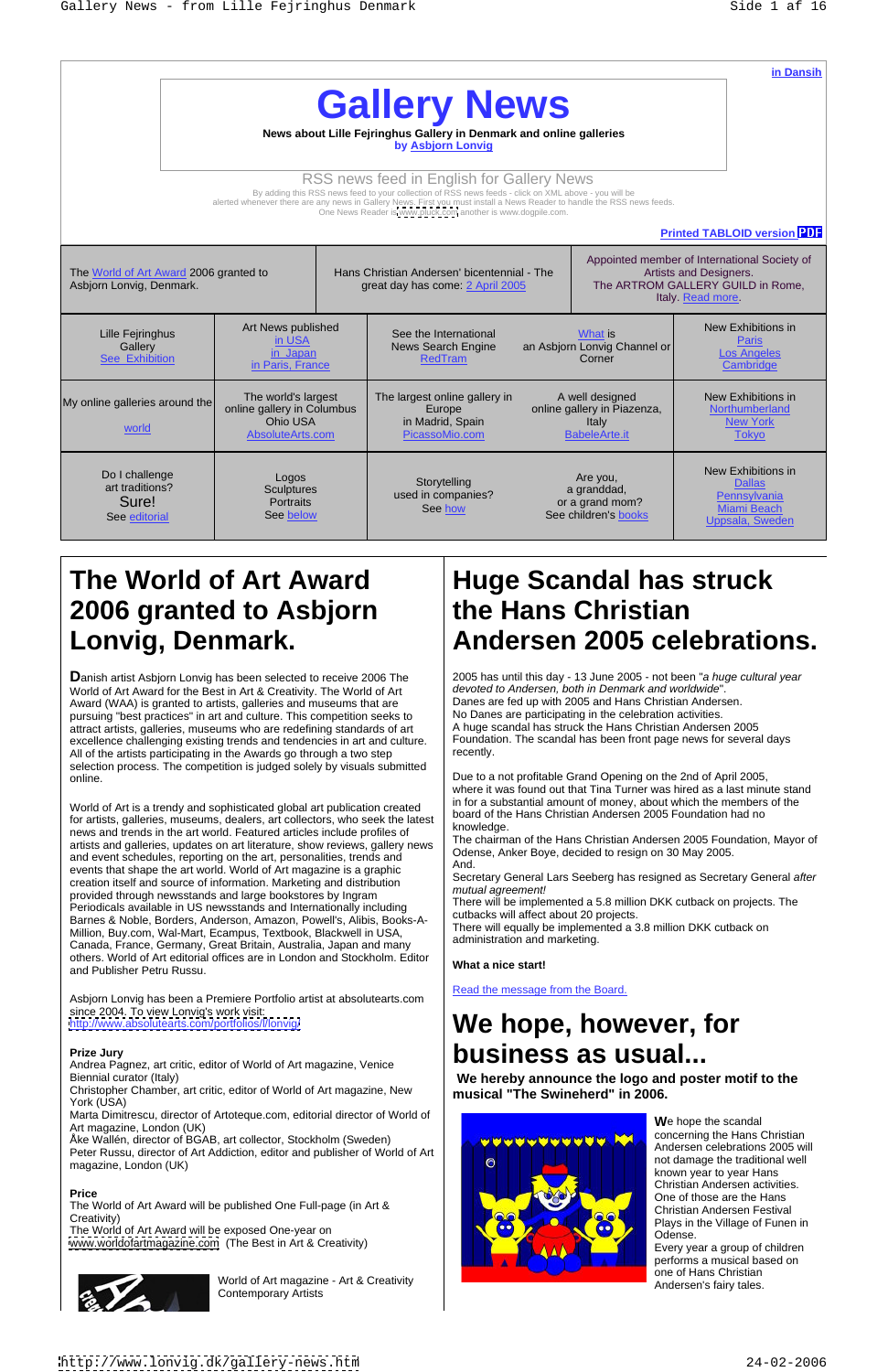\_\_\_\_\_\_\_\_\_\_\_\_\_\_\_\_\_\_\_\_\_\_\_\_\_\_\_\_\_\_\_\_\_\_\_\_\_ **Press: Click on an image and you'll see an enlarged image (1280 x 960 pixels) for press use.** 

15 Manchester Court In 2006 the fairy tale is "The Swineherd". E16 3GZ LONDON (UK) We hereby announce the logo and poster motif to this musical 2006. [www.worldofartmagazine.com](http://www.worldofartmagazine.com) Made by Asbjorn Lonvig - as usual. Made by Asbjorn Lonvig - as usual. "Completely Excellent", Chairman of the Hans Christian Andersen Festival Plays, Jorn Erik Schreiner said about the 2006 logo. See the Swineherd, two of his pigs. See the ladies-in-waiting behind the fence. A lady-in-waiting is checking all the fuss through a hole in the fence. And it might be the emperor to the right behind the fence? Or, is it the princess? See the front page of World Wide Arts Resources site on 10 February Read more. Read more. The contract of the contract of the contract of the contract of the contract of the contract of the contract of the contract of the contract of the contract of the contract of the contract of the contract of the 2006 See the article in World Wide Arts Resources Art News 10 February 2006 **PDF** 

\_\_\_\_\_\_\_\_\_\_\_\_\_\_\_\_\_\_\_\_\_\_\_\_\_\_\_\_\_\_\_\_\_\_\_\_\_\_\_\_\_\_\_\_\_\_\_\_\_\_\_\_\_\_\_\_\_\_\_\_\_\_\_\_\_\_\_\_\_\_\_\_\_\_\_\_\_

The five winged building contains gallery, studio and private dwelling, including office and **library.** The contract of the contract of the contract of the contract of the contract of the contract of the contract of the contract of the contract of the contract of the contract of the contract of the contract of the

# **Lille Fejringhus Gallery**

**P**robably Northern Europe's most fascinating artist's house.

..I have no words to tell you how much I enjoyed your art presentation you sent me. I can tell you it would be an honor for us to have your works with us..."<br>prof. Giancarlo Alu

Lille Fejringhus was built in 1988.

It is built in solid, rustic materials where close attention has been paid to every little detail. According to the Chairman of the Board, Neil Kzokoss, Chicago Athenaeum, the house is located "in the middle of nowhere".

The middle of nowhere is "Lille Fejringhus", 43 Fejringhusvej, 8722 Hedensted, Denmark. You can visit the galley in the middle of nowhere or on this web page. Or both.





# **Via Sacra inspired by Forum Romanum, Rome**



It is inspired by the "holy street" from Colosseum to the Arc of Titus in Forum Romanum from Via Appia and from the streets in Saepinum, in Paestum and Pompei. It was exhibited at the International Exhibition of Contemporary Art in il Vittoriano in Rome in autumn 2003.

Dear Master Lonvig (but after reading your biography and seen your wonderful Art, your name should be "Loving"), thank you for your interest in participating in this Feast of Culture and Art.", ..are you sure you are not Italian?

**prof. Giancarlo Alu director of Mantena Museum director of Mondial Art and Culture Rome**

Furthermore "septimus severus", "san francesco" and "piazza san marco" were exhibited.

Read more. The contract of the contract of the contract of the contract of the contract of the contract of the contract of the contract of the contract of the contract of the contract of the contract of the contract of the

# **Blue Sky - New York**

The painting "Blue Sky" is acrylic on canvas, 201 x 139 cm - that is 79.2 x 54.8 inches. It is inspired by Frank Lloyd Wright's masterpiece on Fifth Avenue. Guggenheim museum.

Amazing how Frank Lloyd Wright's architecture is contemporary. In Chicago I saw several of his houses that looked as if they were built yesterday. One was from 1909. The very blue sky symbolizes divinity. Frank Lloyd Wright had a rare gift, sure. Divinity?

"Blue Sky" is part of a number of paintings inspired from New York. An art dealer from New York asked me to let me inspire from perception.

### Read more. The contract of the contract of the contract of the contract of the contract of the contract of the contract of the contract of the contract of the contract of the contract of the contract of the contract of the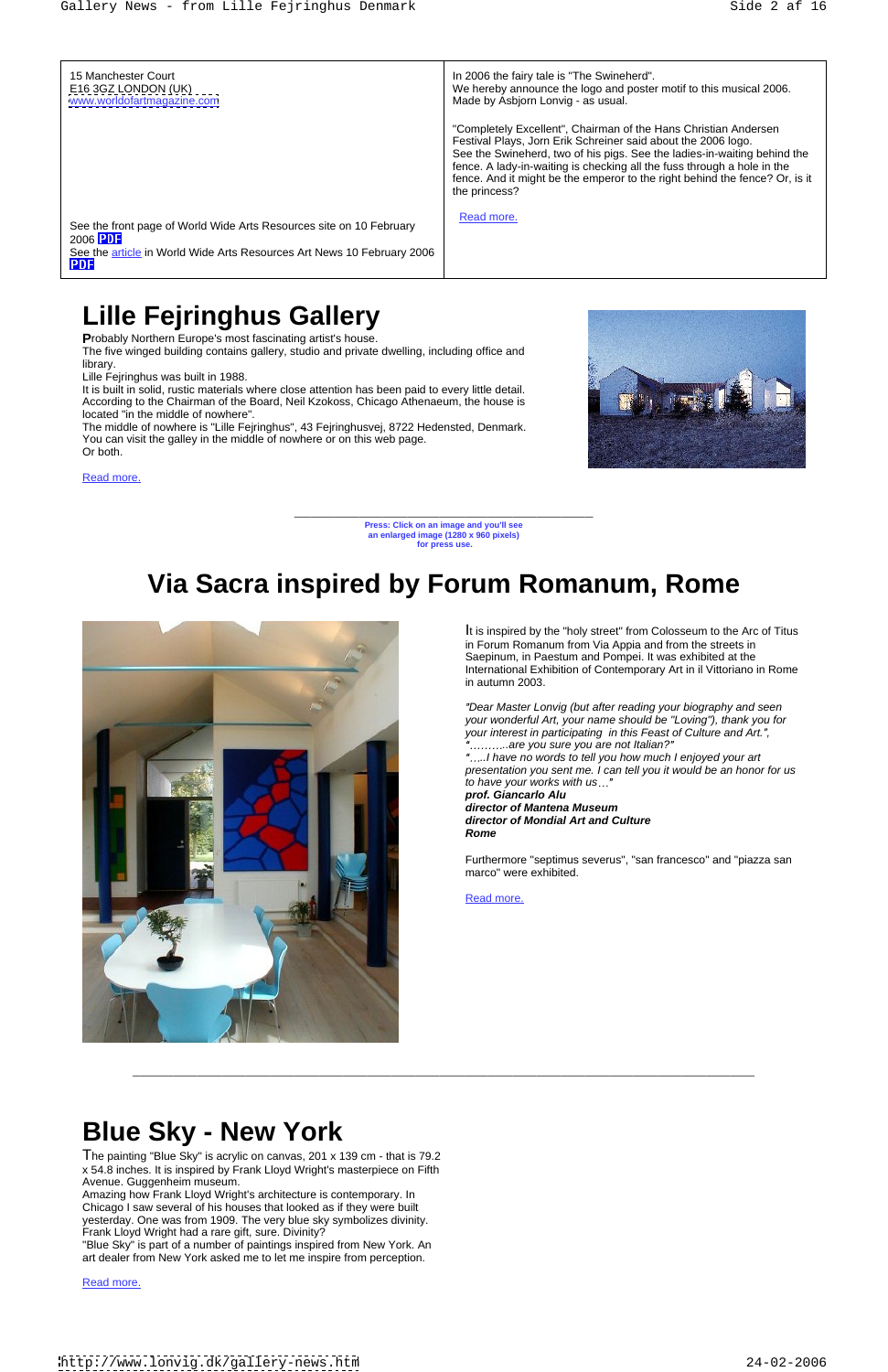\_\_\_\_\_\_\_\_\_\_\_\_\_\_\_\_\_\_\_\_\_\_\_\_\_\_\_\_\_\_\_\_\_\_\_\_\_\_\_\_\_\_\_\_\_\_\_\_\_\_\_\_\_\_\_\_\_\_\_\_\_\_\_\_\_\_\_\_\_\_\_\_\_\_\_\_\_





On happy days I have the guts and skills to do things extremely simple. There is something very special about those huge canvases, the bright colors and those extremely simple shapes.

Inspired from Native Art from British Columbia's Westcoast - well aware that the symbolism doesn't belong to me - it's the heritage of the local people. The contract of the contract of the contract of the contract of the contract of the contract of the contract of the contract of the contract of the contract of the contract of the contract of the contract of the co

Read more. The contract of the contract of the contract of the contract of the contract of the contract of the contract of the contract of the contract of the contract of the contract of the contract of the contract of the

I was contacted by online gallery Backyard-Art.com on Vancouver Island, Nanoose Bay covering British Columbia and Yukon. I was introduced to the online magazine [www.thebcwestcoast.com](http://www.thebcwestcoast.com) run by David Dornian.

I remembered the British Columbia Westcoast from my visit there. The Native Art, the nature, Vancouver.

I decided to do "The British Columbia Exclusive Selection". "Thunderbird" is acrylic on canvas, 201 x 139 cm, that is 79.2 x 54.8 inches. Price US\$ - 14,125.

# **San Francesco**

**S**an Francesco is acrylic on canvas, 201 x 139 cm, that is 79.2 x 54.8 inches, it's part of Artist's Exclusive Selection 2004. Five numbered, signed and certified specimens. Price US\$ - 12,500. San Francesco is inspired by a stay in Assisi in Italy, Basilica di San Francesco,

Basilica di San Pietro in Rome,

the dome in Siena and Santa Maria del Fiore in Florence. The gray cross symbolizes the San Francesco's view of Christianity.

Read more. The contract of the contract of the contract of the contract of the contract of the contract of the contract of the contract of the contract of the contract of the contract of the contract of the contract of the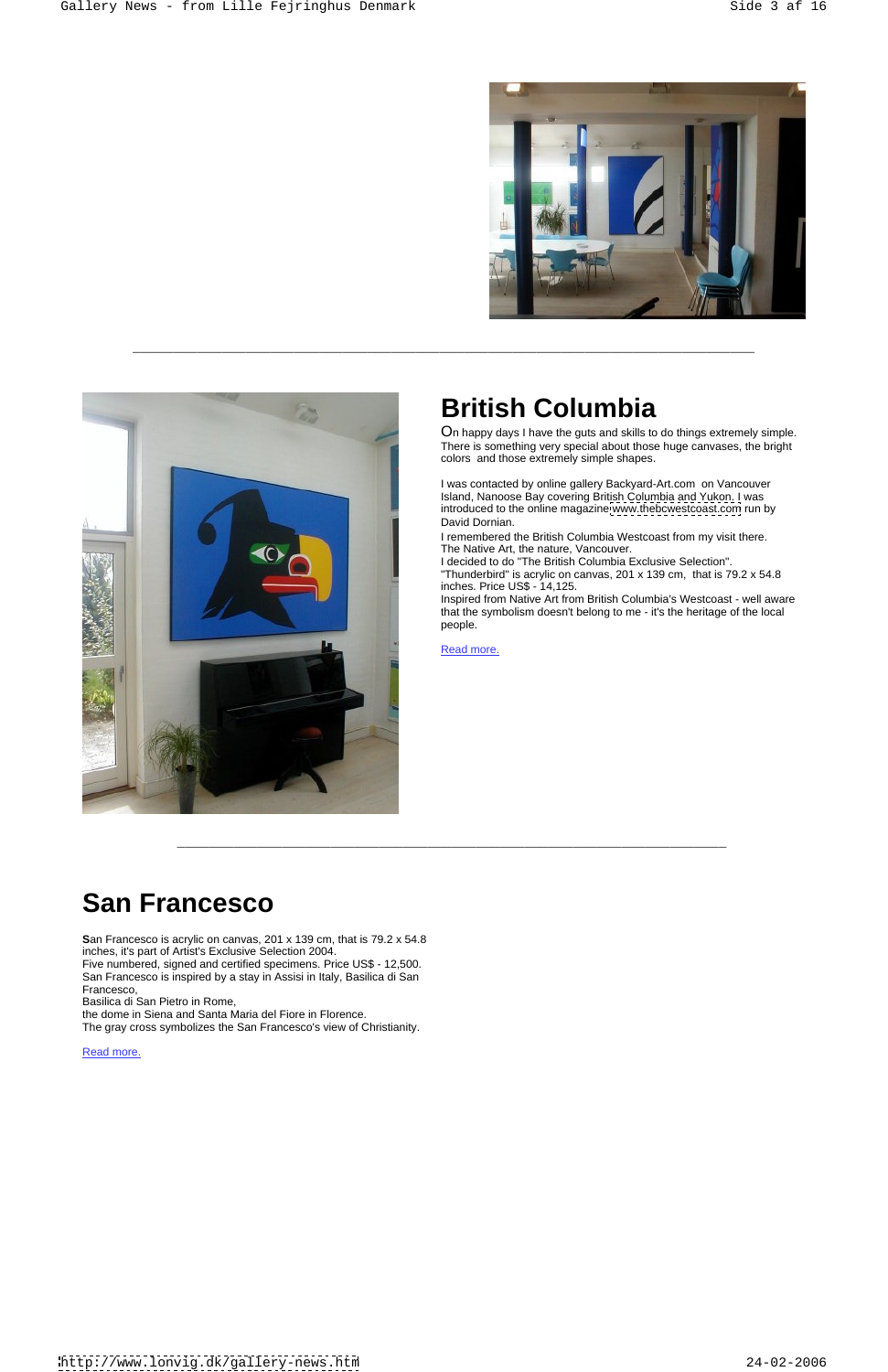



"Queen Charlotte Sound" is acrylic on canvas, 201 x 139 cm that is 79.2 x 54.8 inches. Price US\$ - 14,125. Inspired from nature - how I imagine looking west from the mainland standing on the brink of Queen Charlotte Sound from Native Art - well aware that the symbolism doesn't belong to me - it's the heritage of the local people.

Read more. **Example 20** No. 2014 12:30:30 No. 2014 12:30:30 No. 2014 12:30:30 No. 2014 12:30:30 No. 2014 12:30:30 No. 2014 12:30:30 No. 2014 12:30:30 No. 2014 12:30:30 No. 2014 12:30:30 No. 2014 12:30:30 No. 2014 12:30:30

## **Septimus Severus**



**I**n 2002 I investigated the "Classic Italy", Sulmona, Roccaraso, Termoli, Vieste, Monte Sant Angelo, Manfredonia, Trani, Castel del Monte, Bari, Martina Franca, Alberobello, Locorotondo, Matera, Potenza, Paestum, Salerno, Napoli, Pompei. And then Rome

Città del Vaticano, I musei Vaticani, Cappella Sistina, La Basilica di San

Pietro in Vaticano,

Thousands of artworks and architecture throughout Rome. And Tivoli with Villa d'Este and Villa Adriana.

"Septimius Severus" is part of the Antique Rome Selection. Acrylic on canvas, 139 x 201 cm, that's 79.2 x 54.8 inches. Edition 5. Price US\$ - 12500.

Inspired from the Arch of Septimus Severus erected A.D. 203 in Forum Romanum, Rome.

# **Piazza San Marco**

**I** visited Venice. In Venice you have to sail in gondolas and you must visit Piazza San Marco.

<http://www.lonvig.dk/gallery-news.htm> 24-02-2006

 $\overline{a_1}$  ,  $\overline{a_2}$  ,  $\overline{a_3}$  ,  $\overline{a_4}$  ,  $\overline{a_5}$  ,  $\overline{a_6}$  ,  $\overline{a_7}$  ,  $\overline{a_8}$  ,  $\overline{a_9}$  ,  $\overline{a_9}$  ,  $\overline{a_9}$  ,  $\overline{a_9}$  ,  $\overline{a_9}$  ,  $\overline{a_9}$  ,  $\overline{a_9}$  ,  $\overline{a_9}$  ,  $\overline{a_9}$  ,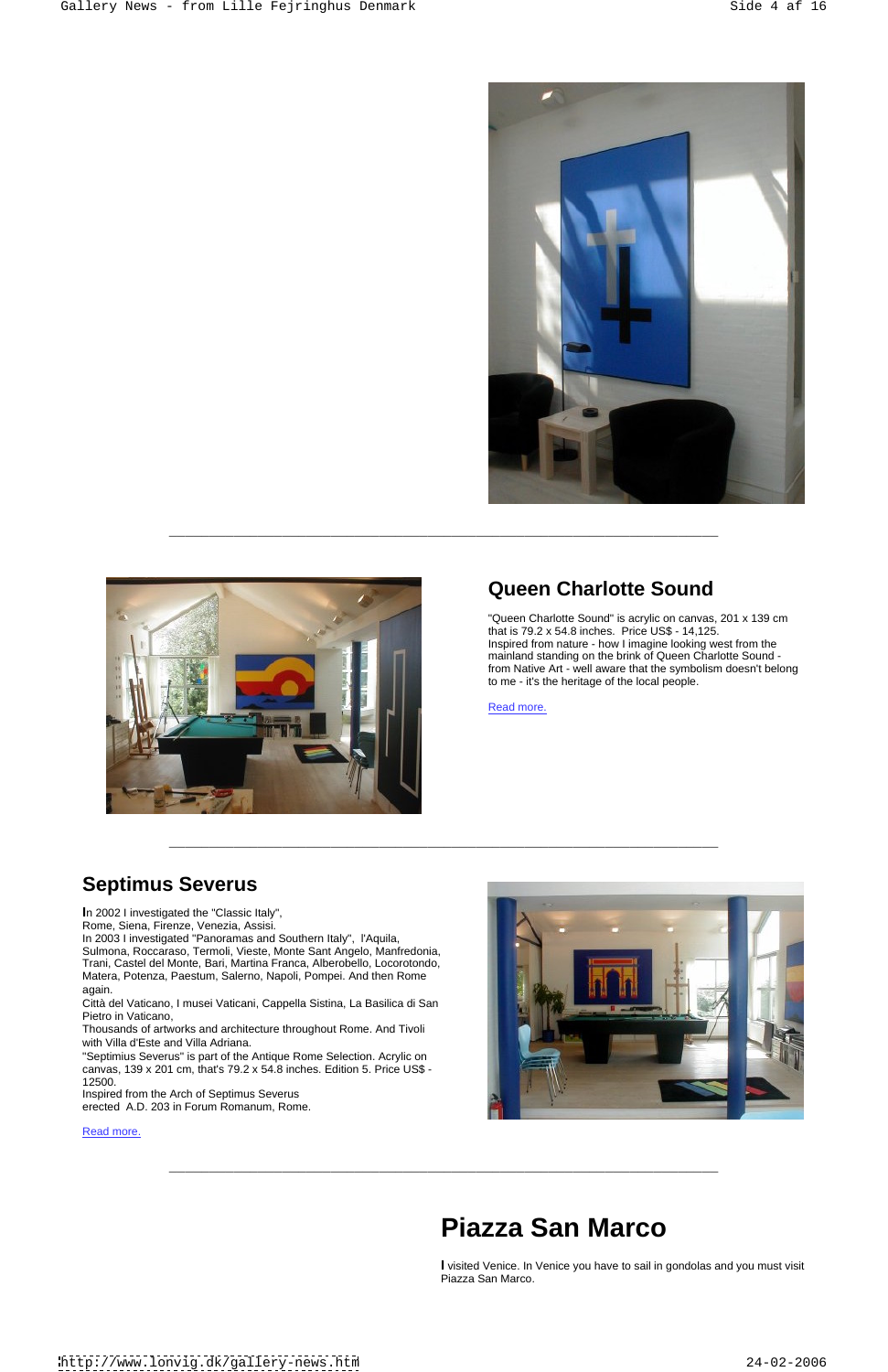$\overline{a_1}$  ,  $\overline{a_2}$  ,  $\overline{a_3}$  ,  $\overline{a_4}$  ,  $\overline{a_5}$  ,  $\overline{a_6}$  ,  $\overline{a_7}$  ,  $\overline{a_8}$  ,  $\overline{a_9}$  ,  $\overline{a_9}$  ,  $\overline{a_9}$  ,  $\overline{a_9}$  ,  $\overline{a_9}$  ,  $\overline{a_9}$  ,  $\overline{a_9}$  ,  $\overline{a_9}$  ,  $\overline{a_9}$  ,

 $\overline{a_1}$  ,  $\overline{a_2}$  ,  $\overline{a_3}$  ,  $\overline{a_4}$  ,  $\overline{a_5}$  ,  $\overline{a_6}$  ,  $\overline{a_7}$  ,  $\overline{a_8}$  ,  $\overline{a_9}$  ,  $\overline{a_9}$  ,  $\overline{a_9}$  ,  $\overline{a_9}$  ,  $\overline{a_9}$  ,  $\overline{a_9}$  ,  $\overline{a_9}$  ,  $\overline{a_9}$  ,  $\overline{a_9}$  ,

 $\overline{a_1}$  ,  $\overline{a_2}$  ,  $\overline{a_3}$  ,  $\overline{a_4}$  ,  $\overline{a_5}$  ,  $\overline{a_6}$  ,  $\overline{a_7}$  ,  $\overline{a_8}$  ,  $\overline{a_9}$  ,  $\overline{a_9}$  ,  $\overline{a_9}$  ,  $\overline{a_9}$  ,  $\overline{a_9}$  ,  $\overline{a_9}$  ,  $\overline{a_9}$  ,  $\overline{a_9}$  ,  $\overline{a_9}$  ,



**I**n my studio is "American Indian", acrylic on canvas, 201 x 139 cm. That's 79.2 x 54.8 inches. US\$ - 10,000. Edition 5. It's inspired by a stay at Banff Spring in The Canadian Rockies. One morning I sat on a bench in the park of the famous Banff Spring Hotel, where I stayed. The American Indian was there. I asked him if I might paint him.<br>Yes! Yes! So I did. **So I did.** The same of the same of the same of the same of the same of the same of the same of the same of the same of the same of the same of the same of the same of the same of the same of the same of the same

Read more. The contract of the contract of the contract of the contract of the contract of the contract of the contract of the contract of the contract of the contract of the contract of the contract of the contract of the

The painting Piazza san Marco is acrylic on canvas, 201 x 139 cm, edition 5 and the price is US\$ - 5,000. It is inspired by my stay on Piazza san Marco, where I of course had cups of expresso, listened to violin music and bought glass from Murano.

Read more. The contract of the contract of the contract of the contract of the contract of the contract of the contract of the contract of the contract of the contract of the contract of the contract of the contract of the



# **Studio**

## **Composition A and Composition B**

**T**o the right you see two paintings each of the size 100 x 75 cm, compositions in gray, red and blue with black lines. 2001. Price US\$ - 3,000 each.

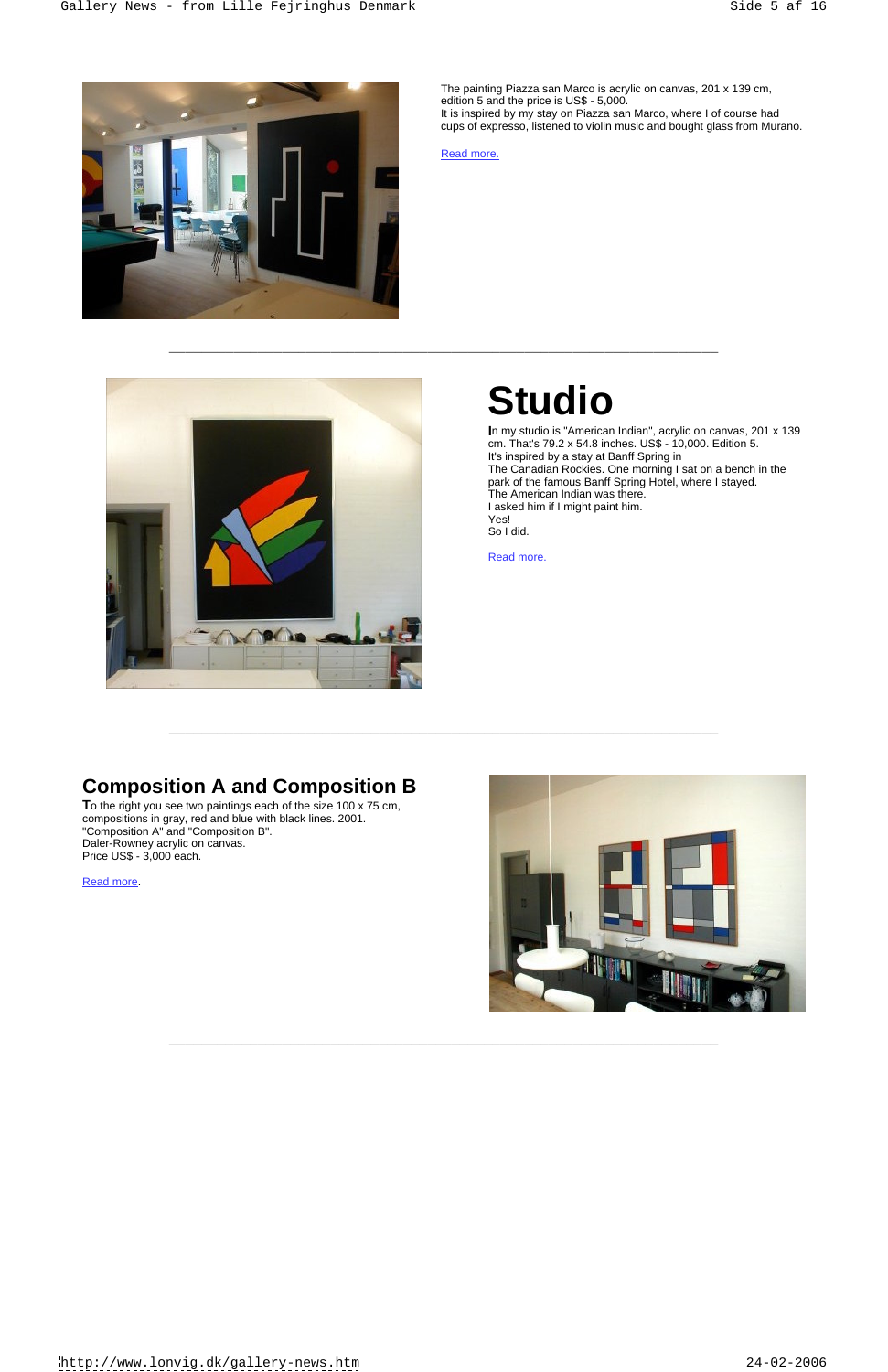

a to z - bridging inlet", acrylic on canvas, 201 x 139 cm, 79.2 x 54.8 inches"<br>Price EUR 10.000 Price EUR 10.000 Part of PicassoMio Exhibition in Madrid. Inspired from children's start in school, my work for red cross and from wondering. Read more. \_\_\_\_\_\_\_\_\_\_\_\_\_\_\_\_\_\_\_\_\_\_\_\_\_\_\_\_\_\_\_\_\_\_\_\_\_\_\_\_\_\_\_\_\_\_\_\_\_\_\_\_\_\_\_\_\_\_\_\_\_\_\_\_\_\_\_\_\_\_\_\_\_\_\_\_\_\_\_\_\_\_\_\_\_\_\_\_\_\_

# **Appointed member of International Society of Artists and Designers. The ARTROM GALLERY GUILD in Rome, Italy.**

## **[www.artromgallery.com](http://www.artromgallery.com)**

The purpose of THE GUILD is:<br>- showcase and promote outstanding artists and designers through the strong online presence of ARTROM Gallery worldwide.<br>- to provide a support system for the advancement of those who demonstra

In viewing your works we discussed not only their graphic content, but discussed them as paintings, as objects unto themselves. Knowing that the images exist somewhere as objects of that dimension is far different than looking at images stored in some computer, regardless of how they were created. One can appreciate the graphic illustrative/informative quality of an image on a computer screen, but it stops there, until you know more about the image as it exists in "real life", and this adds another dimension to the work. It also adds credibility to the commitment the artist has made to the image. The contract of the contract of the contract of the contract of the contract of the contract of the contract of the contract of the contract of the contract of the contract of the contract of the contract of the con

Dear Asbjorn Lonvig,

The Staff at ARTROM Gallery has met to view your images.

We have also visited your web sites and entered immediately into your world.

We are impressed with your ability to simplify a concept into an image and concentrate it,

to include only what is necessary. In evaluating your work for its strong graphic content, we became aware of the size of the originals; they are all quite large and are acrylic on canvas.

We feel that you believe in your commitment as an artist. This is one of the aspects we look for in our GUILD Members. When one believes in himself the message is clear.

We are also interested in your "Manifesto" below.

**It's about the fact that the art market is predicted to grow 3,5 times because of the Internet. It's about my decision to stake everything on the internet. It's about concentrating my efforts on the internet when it comes to sales. It's about my decision to make new standards and challenge art traditions by making my drafts on a computer and exhibit the drafts. And insist upon that a computer is nothing but a new tool. And insist upon that using a computer is as worthy as not doing it!!! Worthier????**

We would like to help you accomplish these things, and welcome you to become a Member of ARTROM Gallery GUILD.

**David Genovesi director ARTROM GALLERY GUILD International Society of Artists and Designers Viale Carso, 71 Rome, Lazio Italy**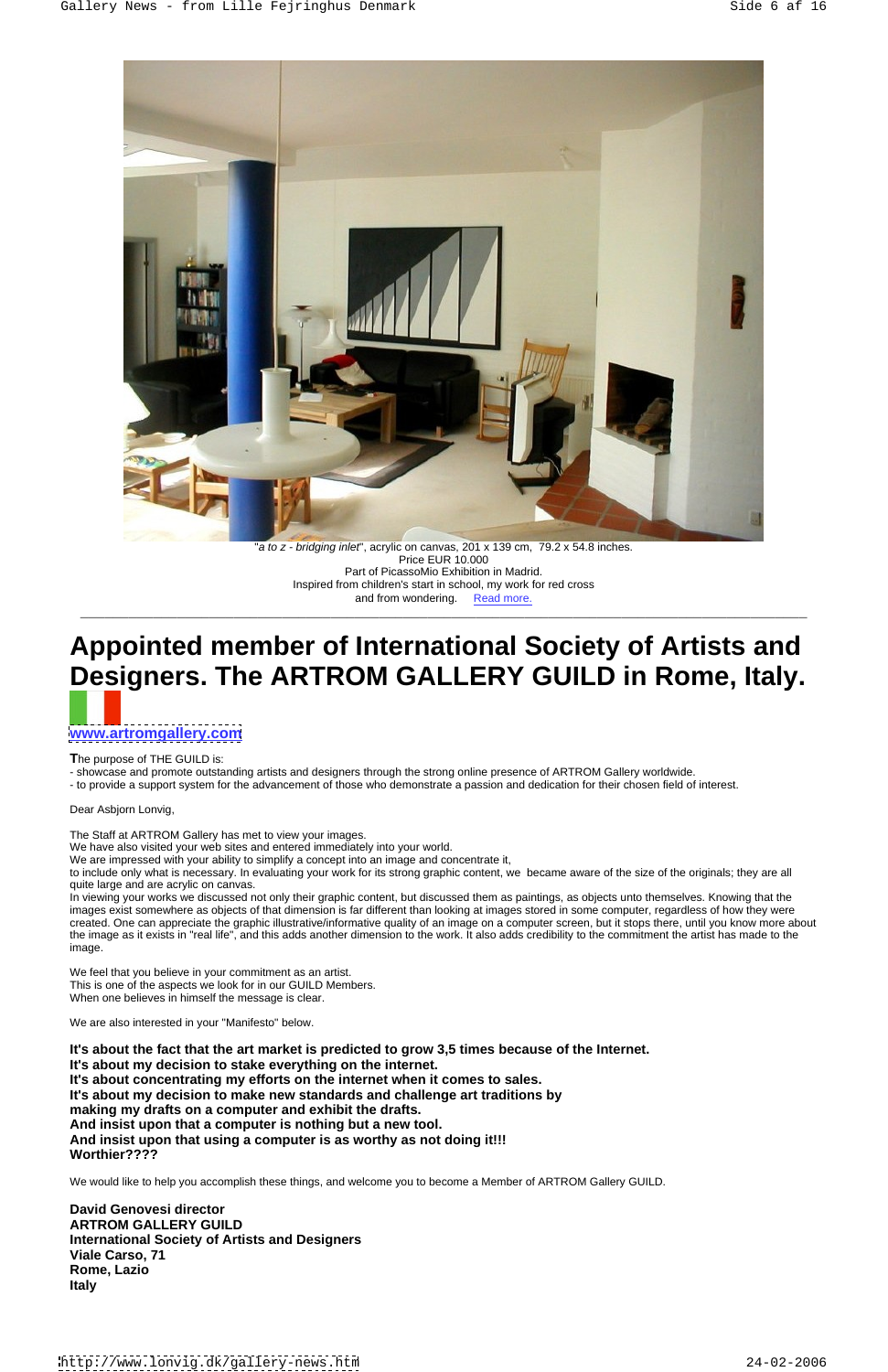Read more. The contract of the contract of the contract of the contract of the contract of the contract of the contract of the contract of the contract of the contract of the contract of the contract of the contract of the

## **New exhibition in Miami Beach, Florida**

**T**he online gallery Rendiva.com shows Asbjorn Lonvig's PicassoMio selection in cooperation with PicassoMio in Madrid. | gallery DROUOT COTATION DES ARTISTES | <sup>the the</sup> American West Coast. And of course | Rendiva.com's address is 407 Lincoln MODERNES ET CONTEMPORAINS. Road,12th floor, Miami Beach, Florida. The Drouot-Cotaion website is coordinated  $\Box$ PicassoMio has its American Headquarters in<br>
233 S. Federal Highway, Boca Raton, Florida ARTISTES - LAROUSSE Diffusion. 233 S. Federal Highway, Boca Raton, Florida. | ARTISTES - LAROUSSE Diffusion. | Manua, Philippines<br>Rendiva com which was launched on | The web site and the book is in French. | Buenos Aires, Argentina Rendiva.com, which was launched on The web site and the book is in French.<br>November 1, 2004, is designed to bring Headquarters are 18, Rue DROUOT 75009 Noosa, Queensland, Australia November 1, 2004, is designed to bring **Army Headquarters are 18, Rue DROUOT 75**009 Reads, Queensland, Australia talented artists together with art lovers. Artists | PARIS, France. can display their collections in a controlled format, and art buyers can search through the determining the collection with the ease and convenience only and post mere collection with the ease and convenience only and post mere collection with the ease and convenience collection with the ease and convenience only  $\Box$  Read more. available through a searchable, online



It offers a unique method by which the artist, can upload, control and present his work simply and effectively in his own personal online galleries. Each artist can have up to 4 personal galleries said selection and all 11 Sad D<br>in any one of 20 categories with up to 8 images been submitted for review. in any one of 20 categories with up to 8 images in each gallery (32 images in total). These galleries include the artist's profile, list of exhibitions (past and present), details and Paris, France (Drouot Cotation des Artistes descriptions of each piece of work as well as a  $\left|$  Latest: I was accepted by Agora Gallery and  $\left|$  Larousse)

# **Angeles, Lomita Angeles Lomita Property Community Respectively.** Aschheim, Germany

Exciting things are happening at **ArtandDesignOnline.com!** We are the world's The Virtual Gallery Service Includes: Read more. largest **search** and **viewable** directory, exclusively for art and design community! You  $\begin{array}{r} \n\ast 20 \text{ Works of Art} \\
\text{have at your functions. access to network with} \n\end{array}$   $\ast$  Personalized Art Categories have, at your fingertips, access to network with  $\begin{array}{c} \n\ast \text{ }$  Personalize<br>the hest. Un until now, most people viewed art  $\end{array}$   $\ast$  Guest book the best. Up until now, most people viewed art  $\left| \begin{array}{c} \ast \text{Guest} \\ \text{S异} \end{array} \right|$ and design as separate entities, when in fact,  $\left| \begin{array}{c} \ast \text{ Biography} \\ \ast \text{ A} \text{ trist Statement} \end{array} \right|$ they over-lap significantly.<br>ArtandDesignOnline.com is proud to be the the the statement<br>the Exhibits/Events Schedule the the statement of the statement of the statement of the SA

**[www.artistsrepublik.com](http://www.artistsrepublik.com)** art districts of New York City. Art consulting Dallas, Texas, USA Is dedicated to a collection of independent world<br>
photography and mixed medias. Artist portfolios
Raleigh, North Carolina, USA artists online who wish to promote themselves to a<br>are reviewed. Has been sponsoring the SoHo - London, UK global audience.<br>
Chelsea International Art Competition since Coton. Cambridge. UK **The Agora Gallery is a contemporary fine art Miami Beach, Florida, USA**<br> **gallery with locations in the SoHo and Chelsea** Forty Fort, Pennsylvania, USA gallery with locations in the SoHo and Chelsea | Forty Fort, Pennsylv<br>art districts of New York City. Art consulting | Dallas, Texas, USA art districts of New York City. Art consulting services to private and corporate collectors. | Denver, Colorado, USA Exhibiting painting, drawing, sculpture, photography and mixed medias. Artist portfolios are reviewed. Has been sponsoring the SoHo -

> A selection of 13 paintings from worldwide selection and all 11 Sad Days paintings have

See motifs for review in New York.

ArtandDesignOnline.com is proud to be the

## Read more. New York , USA (ArtTrack) **Review at Agora Gallery**

# and **Design in Los month. https://wonterparts.org/calabro.** Italy **enlarged after only one**

YourArt in Floral Park, New York supplies Web Fuedensted, Denmark Services for Artists World-Wide.

\* Listing in Artist Directory **I**n GALLERY DIRECT in Forty Fort in \* Virtual Gallery Control Panel Pennsylvania, USA - 150 miles west of New the contract of the contract of the contract of the contract of the contract of the contract of the contract of

experience in the fields of art and design; ranging from studio artistry, decorating, digital technology, publications and networking. We the ever-changing world, thereby offering you are ready to go! the best service possible.

We are the source not the middleman. This service allows you to market your art York Asbjorn Lonvig has a new huge exhibition. Our staff brings decades of combined<br>
visits we get from artists, gallery owners, and<br>
visits we get from artists, gallery owners, and strive to continually update, revise and adapt to panel. If you, we our easy to use, web-passed continuous<br>the over changing world, thereby offering you. through YourArt.com. By partnering with art enthusiasts. All art work and information in your virtual gallery is uploaded and controlled by you, via our easy to use, web-based control panel. If you have digital images of your art you  $\parallel$  Brezden and IT-Headquarters in Forty Fort in are ready to go! The Contract of the Contract of the Pennsylvania, USA - headed by Dave Ojars Lasmanis, CEO YourArt, Inc.

are interested in your contributions and **Only one month later the exhibition has** US\$ 43,000. feedback. Let us hear from you **been doubled from 20 to 40 art works. This exhibition was opened in January 2005. Only one month later the exhibition has** 

Read more. The contract of the contract of the contract of the contract of the contract of the contract of the contract of the contract of the contract of the contract of the contract of the contract of the contract of the

## **EXECUTE:**<br> **EXECUTE:**<br> **1999 WWW.drouot-cotation.org**<br> **1999 WWW.drouot-cotation.org**<br> **1999 WWW.drouot-cotation.org A new exhibition in Paris has opened. world exhibiting my art Galleries around the works**

ArtandDesignOnline.com is an open forum. We feedback@artanddesignonline.com

Read more. The contract of the contract of the contract of the contract of the contract of the contract of the contract of the contract of the contract of the contract of the contract of the contract of the contract of the

# **[www.drouot-cotation.org](http://www.drouot-cotation.org)**

**T**he third Asbjorn Lonvig exhibition in Paris is opened on 1 December 2004 at the online with the DICTIONNAIRE de COTATION des ARTISTES - LAROUSSE Diffusion. The web site and the book is in French.

The director is Christian SORRIANO.

database. **Example 20 and 20 and 20 and 20 and 20 and 20 and 20 and 20 and 20 and 20 and 20 and 20 and 20 and 20 and 20 and 20 and 20 and 20 and 20 and 20 and 20 and 20 and 20 and 20 and 20 and 20 and 20 and 20 and 20 and New exhibition in**<br>
Los Angeles, Long Beach, California, USA **Cambridge, UK** MINITY MILET MUSIC REPORT THE SILICON VALLEY, California, USA MINITY REPORT TO A LIGARET METALLO<br>Boca Raton, Florida, USA link to the artist's website. Paris, France (Artabus - Vauhallan) Read More. Saint-Romain au Mont d'Or, France de la Grand de la Grand de Saint-Romain au Mont d'Or, France de l **New exhibition of Art artanddesignonline.com** Toronto, Ontario, Canada Read more. The community of the community of the community of the community of the community of the community of the community of the community of the community of the community of the community of the community of the com **in** New York **business of the Emeryville, San Francisco** Bay Area, California, **[www.agora-gallery.com](http://www.agora-gallery.com)** Horncliffe, Northumberland, UK been submitted for review. Paris, France (FullDigitalArts) **Exhibition in New York month. a a i l between lines i** *l* **l** *l l l* **<b>***l l l l l l l l l l l l l l l l l l l l l l l l l* **[www.yourart.com](http://www.yourart.com)** Tokyo, Japan Manila, Philippines Buenos Aires, Argentina Noosa, Queensland, Australia Toronto, Ontario, Canada Quebec, Quebec, Canada Langley, Vancouver, British Columbia, Canada Columbus, Ohio, USA New York, USA (KiptonArt) New York , USA (YourArt) Emeryville, San Francisco Bay Area, California, USA Property and the contract of the contract of the contract of the contract of the contract of the contract of the contract of the contract of the contract of the contract of the contract of the contract of the contract Los Angeles, Lomita, California, USA Los Angeles, Long Beach, California, USA Silicon Valley, California, USA Boca Raton, Florida, USA Miami Beach, Florida, USA Forty Fort, Pennsylvania, USA Dallas, Texas, USA Denver, Colorado, USA Salt Lake City, Utah, USA Raleigh, North Carolina, USA London, UK Coton, Cambridge, UK Horncliffe, Northumberland, UK Peppard, Henley, UK Paris, France (Art Pour Tous) Paris, France (ArtExpo) Paris, France (AllArtOnline) Paris, France (Avenue des Peintres) Larousse) Cugand, Pays de la Loire, France Madrid, Spain Rome, Italy **Rome**, Italy **Rome**, Italy **Rome** Milan, Italy Piacenza, Italy **Exercise Serversity** Monterosso Calabro, Italy Jerusalem, Israel Aschheim, Germany Bratislava, Slovakia Uppsala, Sweden Fredensborg, Denmark Hedensted, Denmark

Read more. **Read more**.

### **Now in GALLERY** \* Guest book **book book** and the set of the set of the set of the set of the set of the set of the set of the set of the set of the set of the set of the set of the set of the set of the set of the set of the set of the  $^*$  Exhibits/Events Schedule  $\hfill\blacksquare$   $\blacksquare$   $\blacksquare$   $\blacksquare$   $\blacksquare$   $\blacksquare$   $\blacksquare$   $\blacksquare$   $\blacksquare$   $\blacksquare$   $\blacksquare$   $\blacksquare$   $\blacksquare$   $\blacksquare$   $\blacksquare$   $\blacksquare$   $\blacksquare$   $\blacksquare$   $\blacksquare$   $\blacksquare$   $\blacksquare$   $\blacksquare$   $\blacksquare$   $\blacksquare$   $\blacksquare$   $\blacksquare$   $\blacksquare$ **Now in GALLERY in USA**

bridge that brings the two together, while **the set of the state of the maintaining their unique qualities** Existing and  $\frac{1}{2}$  \* Contact Form maintaining their unique qualities. Existing and  $\left| \begin{array}{c} \ast \text{ Contact Form} \\ \text{Fortract Form} \end{array} \right|$  on homepage working as one, gives visitors an unparalleled  $\left| \begin{array}{c} \ast \text{Featureed Listing on homepage} \\ \text{For each } \end{array} \right|$ working as one, gives visitors an unparalleled opportunity to obtain information efficiently and  $\mid$  \* Listing in Virtual Galleries<br>effectively. Our members are in control of their  $\mid$  \* Listing in Artist Directory effectively. Our members are in control of their  $\mid$  \* Listing in Artist Directory<br>contacts, exposure, sales and commissions. \* Virtual Gallery Control Panel contacts, exposure, sales and commissions.<br>We are the source not the middleman. This service allows you to market your art

> YourArt.com you benefit from the millions of GALLERY DIRECT is designed for artists of all visits we get from artists, gallery owners, and  $\|\cdot\|$  types to showcase their art and increase their  $\|\cdot\|$ exposure throughout the world. Artistic Headquarters in Langley, Vancouver, Canada - headed by Maggie



Latest: I was accepted by Agora Gallery and offered an exhibition in autumn 2005.

- The Virtual Gallery Service Includes:
- \* 20 Works of Art
- 
- 
- 
- \* Artist Statement
- 

- 
- 
- \* Featured Listing on homepage
- \* Listing in Virtual Galleries list
- 

**Y**ou'll find Asbjorn Lonvig art works exhibited at online galleries around the world. From the Australian East Coast, from Tokyo, Japan to the the American West Coast. And of course several in Europe:



Yelen, CEO of the company. "You raise me up" is the most expensive painting at the exhibition - US\$ 43,000.

Read more. The contract of the contract of the contract of the contract of the contract of the contract of the contract of the contract of the contract of the contract of the contract of the contract of the contract of the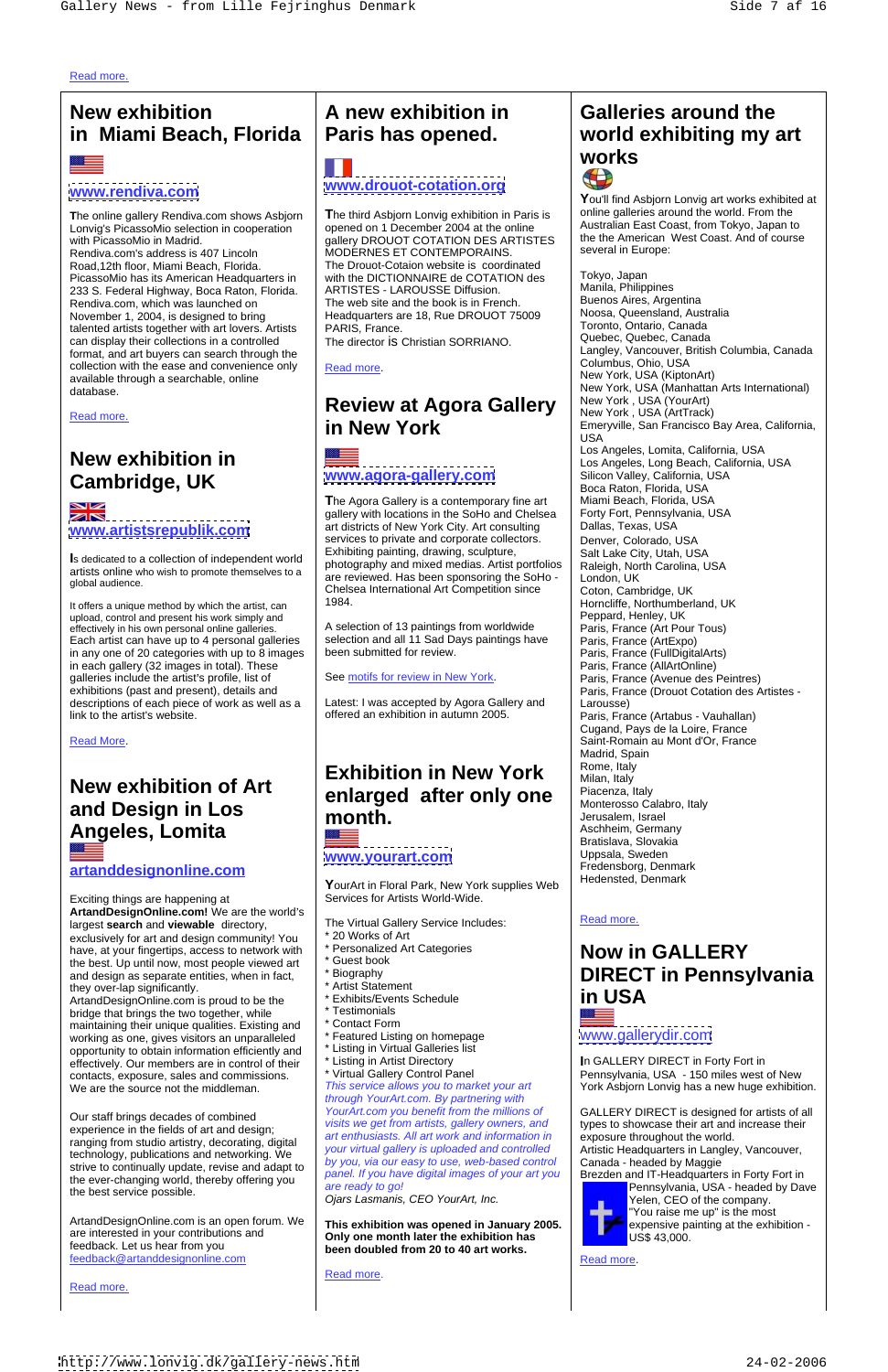# **Northumberland, UK**



**U**nearthit.net offers an unrivaled, fully searchable database of original creative work, enabling you to buy work direct from source. Looking for arts events and workshops near you? You will find them listed on unearthit.net. Or perhaps you are in need of some professional advice or would just like a chat professional advice or would just like a chat The Planet's data center spans more than about your work? Unearthit.net offers it all.

**The art of a network of Artrepreneurs dedicated**<br>to guiding and developing the careers of **yessy.com** creative individuals through exhibitions, career

We are dedicated to helping Artists pursue their | for the purpose

**This exhibition was opened on 1st March 2005. 10 images are registered in a gallery, 10+ services are registered and a number of** 

Diane Leon is an Adjunct Assistant Professor of Arts at New York University. Diane Leon has been so kind to suggest an exclusive selection of my art works suitable for exhibition at Manhattan Arts International.<br>Diane Leon: "Your work is very powerful". "Your loyalty in the art community. Diane Leon: "Your work is very powerful". "Your writings and work are very impressive". Michael Jason, Manhattan Arts International: The name Yessy is a tribute to a fellow artist | 30.0 "Congratulations on your beautiful work. You have been accepted".<br>
allow with online arbitrions, there 2 of mine:

# **Exhibition in New York at Manhattan Arts**

Headquarters are at 200 East 72 St., New

**events are entered.**<br>
Systems to protect against power outages, and Planet's [\(www.theplanet.com](http://www.theplanet.com)) data centers are Read more state that  $\vert$  are unaffected even in the event of catastrophic  $\vert$  the world. See the Planet's data center to the The Planet's data center spans more than 60.000 square feet of raised flooring with multiple AC units maintaining a constant ambient temperature of 70°F. Among the long list of data center features are a comprehensive VEDA smoke detection system, multiple UPS systems to protect against power outages, and multiple generators to ensure that customers power failure.

Read more. The contract of the contract of the contract of the contract of the contract of the contract of the contract of the contract of the contract of the contract of the contract of the contract of the contract of the

services and publications. **Wessy is a privately held corporation located in** Boulder, Colorado and was founded by an artist for the purpose of providing a better way to buy

# **Asbjorn Lonvig's**

## **New exhibition in www.lonvig.org** Horncliffe,<br>Northumberland UK **Texas The Planet's data center in Dallas, Texas Denvigory Texas**



**information company on the Internet.**

## **The power of the Classified Ads**

Whether you are a professional (gallery owner, (artist, collector ...) you can advertise your art

# **manhattanarts.com Boulder Denver Colorado**

## artprice.com store | ArtZoom dans la ville du | The non behind the 3 collection is Soili Licelia **[www.artprice.com](http://www.artprice.com) Artprice.com, France is the leading art Arthur Lines is the leading art** and **Arthur Lines is the leading art** and **Arthur Lines is the leading art** and **Arthur Lines is the leading art** and **Arthur Lines is the leadi Exposition chez** Site Directory and ArtistsBlog Headlines. **ArtZoom dans la ville du Québec, Quebec,** The man behind the 2 galleries is Seiji Ueoka, who lives outside Tokyo and administers both **Canada Canada Example 1** the international site and the Japanese site. **[www.artzoom.org](http://www.artzoom.org)**

it possible for us to advertise your ads daily to our 900,000 members according to their <br> Québec. This hotel is special, it's famous. personal preferences: they are informed of the

auction house, expert ...) or an individual  $\parallel$  maintain contact to this very European oriented  $\parallel$  M<sub>V</sub> manifesto says: for a yearly single fee. The same control of the top of the city. Le Château Feiringhus Gallery and then at internet The email alert service and MyArtprice, makes  $\vert$  Frontenac is not merely a hotel located in the  $\vert$  calleries. new items recorded for their favorite artists. | all pleasant, when you are a guest. | Art-Domain Gallery Quick and easy management tool about the summer lesuval. This Artprice exclusive tool enables you to save  $\int_{0}^{\frac{1}{2}} \frac{\cos(\theta)}{\cosh(\theta)} \frac{\cos(\theta)}{\cos(\theta)}$  at **T**his is a site in French in Quebec City. Since I first was in Quebec City I have wanted to city. A very French city. I lived at le Château **Frontenac** is not merely a hotel located in the heart of Old Québec - it is the heart of Old Québec. This hotel is special, it's famous.  $\vert$  I have been offered to exhibit physically at  $\vert$ There are guided tours inside, which is not at all pleasant, when you are a guest. The city was decorated by a beautiful poster **Fig. 1411-Domain Government Control** villa Rosental about the summer festival. I bought this poster and presented it to the<br>D-04105 Leipzig Danish Poster Museum - where it is part of the collection today.

Read more. The contract of the contract of the contract of the contract of the contract of the contract of the contract of the contract of the contract of the contract of the contract of the contract of the contract of the

**unearthit.com which is a set of the set of the set of the set of the set of the set of the set of the set of the set of the set of the set of the set of the set of the set of the set of the set of the set of the set of O**ur expectations to ArtandDesignOnline.com in Los Angeles, are high, high, high, high. So high that [www.lonvig.dk](http://www.lonvig.dk) - .dk stands for Denmark - has been supplemented with [www.lonvig.org](http://www.lonvig.org) - .org stands for organization/association. Just now [www.lonvig.org](http://www.lonvig.org) leads you to ArtandDesignOnline.com. I the near future [www.lonvig.org](http://www.lonvig.org) is enlarged with articles, fairy tales, storytelling, poems - all my writings. And of course an exclusive Art Exhibition of

> Today I bought hosting facilities in Dallas, Texas at The Planet's for [www.lonvig.org](http://www.lonvig.org). The among the best connected hosting facilities in the world. See the Planet's data center to the left. The contract of the contract of the contract of the contract of the contract of the contract of the contract of the contract of the contract of the contract of the contract of the contract of the contract of the cont

## **International New exhibition in Tokyo, New exhibition in Japan at Artday Network**

We are a network of Artrepreneurs dedicated **west com artday.org** the International site in English **yessy.com** and **artually org** the international site in English

**jp.artday.org** the site in Japanese

passion.<br>- Renée Phillips, Director, and "The **Cause Alliance Conducts"** and sell all.<br>- Renée Phillips, Director, and "The Cause" Artrepreneur Coach™" Since the beginning, the pursuit of Yessy has Shared The very center of the year just as art is at York. The same of the sell their art in a manner that is second that is the ment in so many events in our lives. and sell art. The scheduled to take place each year on the scheduled to take place each year on the scheduled loyalty in the art community.  $\vert$  and nationality. July 2 is off center in leap-**A**rtday is a worldwide celebration of art it's at the very center of the year just as art is at the very center of the word "earth" as well as a central element in so many events in our lives. (Another neat trick: take the "h" in earth and put it up front and what do you get? Heart! Art's gotta have heart! Art's in our hearts?) The creators of artday, the artday network, are dedicated to democratic principles and faithfully ignore all differences in age, sex, race, religion years, so there are no artdays when February gets its extra day. And. The contract of the contract of the contract of the contract of the contract of the contract of the contract of the contract of the contract of the contract of the contract of the contract of the contract of the contr

been to provide a wide variety of artists the easy-to-use, powerful, and affordable. We believe it is more important to assist and contribute to the art community rather than focusing on financial gain. It is this philosophy that keeps any fees low, provides genuine help to artists and art buyers, and builds trust and

Read more. Read more. Read more. Read more has it's own World ArtNews for Artday Network is among other things an online gallery with online exhibitions, there 2 of mine: Asbjorn Lonvig Gallery and For Children**.** which I have become a columnist It too has Artist Salon, art Blog, Art Classified Ads, Event Calendar, Competition Guide, Art Site Directory and ArtistsBlog Headlines. Sure an interesting portal.

## unlimited during 365 days.  $\qquad \qquad$ **What to do?**

I will exhibit psychically in my own gallery "Lille Fejringhus Gallery" and then at internet galleries. The contract of the contract of the contract of the contract of the contract of the contract of the contract of the contract of the contract of the contract of the contract of the contract of the contract of the

**Art-Domain Gallery Villa Rosental Liviastrasse 8 D-04105 Leipzig**  $\mathsf{a}$ t $\qquad \qquad$ 

The name Yessy is a tribute to a fellow artist from Colombia, South America who will always

# **What is lonvig.org**

thoroughly selected art works.

Read more.

The man behind the 2 galleries is Seiji Ueoka, who lives outside Tokyo and administers both the international site and the Japanese site.

**M**y manifesto says: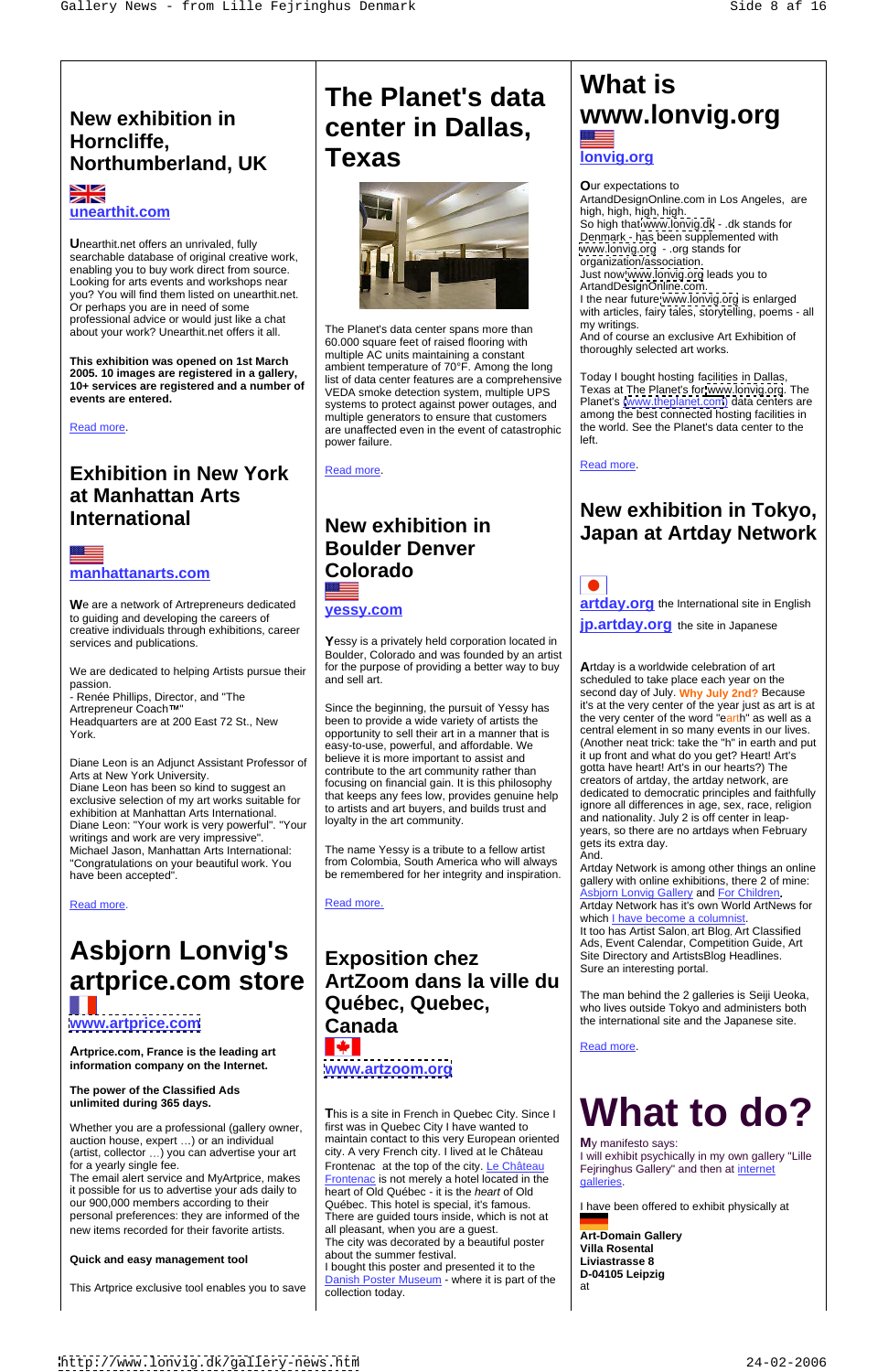hold at your convenience.

or your ad at any time, renew an expired ad in Lorraine (France) lors d'une discussion entre **France**<br>one click and know how many times your ads trois personnes.

adjustable: you're free to fill in or leave blank,<br>Deux des trois fondateurs, partis instaurer les at Artprice members only will access your contact

increased impact (covered artists, events,

**D**ag Nordling from Konstverket.se has made a very splendid exhibition of 12 of my art works. I have exhibited at online galleries all over the world. The contract of the contract of the contract of the contract of the contract of the contract of the contract of the contract of the contract of the contract of the contract of the contract of the contract of the con

own Internet address (URL) that you can

### each of your ads for online display or put it on  $\Box$  QUI SOMMES-NOUS ? historique d'Art Zoom **QUI SOMMES-NOUS ? historique d'Art Zoom**

# **Asbjorn Lonvig Konstverket.se -**

# ┽═

With Artprice Store, you can change the price  $|$  Le collectif d'Art Zoom est né en 1997 en **Paris** of your ad at any time, renew an expired ad in  $\Box$  Lorraine (France) lors d'une discussion entre  $\Box$ France Le collectif d'Art Zoom est né en 1997 en trois personnes.

New York, Paris, Rome, Toronto, Tokyo, Buenos Aires etc. However.

have been viewed!<br>
Les trois fondateurs d'origine, Jean-Luc **Your dedicated promotion space** HeleneCaroline Fournier, ont decide de creer in Lausanne Display personalized information that you wish  $\begin{bmatrix} \frac{du}{dt} & \frac{dv}{dt} \\ \frac{dv}{dt} & \frac{d\rho}{dt} & \frac{dv}{dt} \end{bmatrix}$  is the curve maintenant at to communicate to your potential buyers for an  $\left\vert \right\vert$  des conseils pratiques pour les artistes, des  $\left\vert \right\vert$  $\mathsf{presentation}$ ...) exercises  $\mathsf{prest}$  and  $\mathsf{prest}$  are  $\mathsf{prest}$  and  $\mathsf{prest}$  and  $\mathsf{prest}$  are  $\mathsf{prest}$  and  $\mathsf{prest}$  and  $\mathsf{prest}$  and  $\mathsf{prest}$  and  $\mathsf{prest}$  and  $\mathsf{prest}$  and  $\mathsf{prest}$  and  $\mathsf{prest}$  and  $\mathsf{prest}$  and This dedicated promotion space is fully<br>
reversent des redevances Barcelona<br>
covalties) aux artistes participants, etc.<br>
Spain Les trois fondateurs d'origine, Jean-Luc **de la commune de la commune de la commune de la commune de la commune d** Curabet, Laurent Torregrossa et HeleneCaroline Fournier, ont décidé de créer un répertoire d'artistes sur Internet, mais au fil Lausanne<br>du temps le simple réperteire s'est développé. Switzerland du temps, le simple répertoire s'est développé et a donné un site où l'on retrouve maintenant des conseils pratiques pour les artistes, des outils d'aide, des services professionnels, des projets d'art qui reversent des redevances (royalties) aux artistes participants, etc.

and modify each field, add images at any time.<br>Artprice members only will access your contact premiers jalons au Canada ont fondé en 1999 à details after typing an image code.<br>
and the setting of the setting of the setting of the setting of **Gallerie Gora** Our members can access your Store from any  $\parallel$  éditeur multimédia et producteur d'oeuvres **Montréal, Qc Canada H2X 1Y2** of your Classified Ads or directly though your and individualles Form temps le troisième at mention on all your sales and communication <u>Zoom</u> (une association de loi française 1901) - **Agora Gallery** material. **Entité distincte d'Art Total Multimédia et du 415 West Broadway** Deux des trois fondateurs, partis instaurer les premiers jalons au Canada ont fondé en 1999 à Québec, Art Total Multimédia, une agence de communication et de multimédia qui est devenue une agence d'artistes en 2003, puis audiovisuelles. Entre temps, le troisième fondateur, resté en France, a fondé Galerie Art Zoom (une association de loi française 1901) -Entité distincte d'Art Total Multimédia et du 415 West Broadway<br>Collectif international d'Art Zoom. New York, NY 10012 Le collectif d'at Zoom est norte d'aujourd'hui - valeurs de demain<br>Lomine (France) lors d'une decasion entre parte<br>Los proporos.<br>Les mois d'aujourd'hui - valeurs de demains de la proporte d'aujourd'hui - valeurs de deux<br>L

No doubt Konstverket.se in Uppsala, Sweden has a wonderful design and an exceptional support.

### **About konstverket.se in short**

- At Konstverket.se, artists may publish a web exhibition for a limited number of items. This offer is free of charge, the web site is financed by ads.
- In this way Konstverket.se wants to give artists a way of marketing their products in a convenient and effective way.
- When a customer wants to buy an item, the online order is redirected to the artist.

**exhibits at** site. Le systeme de vente sur litternet a été Fortezza da Basso<br>
amélioré en mars 2005 En 2004, la cote Art Zoom et le système d'enchères sur le site d'Art Zoom prenaient vie au grand bonheur des membres qui pouvaient vendre leurs oeuvres avec plus de facilité sur le **of Contemporary A** site le systeme de vente sur Internet a été **Fortezza da Basso** site. <u>Le systeme de vente sur Internet</u> a été **Fortezz**<br>amélioré en mars 2005 amélioré en mars 2005.

Konstverket.se was started by the artist Dag Nordling in 2004.

Go to Uppsala and see it yourself.



# **Festival Plays 2005.** The logo is based on the The logo is based on the

**Fantastic** and *d'Art Zoom afin de pouvoir reverser des* upon mave to decide not to accept these deprivalent and redevances (royalties) aux artistes participants. offers.  $\mathbf{exhibition}$  and the properties of the properties of the set of the second of the second of the second of the second of the second of the second of the second of the second of the second of the second of the second of the En 2005, la Collection de cartes Art Zoom 2005 fait ses débuts dans la collectivité des artistes d'Art Zoom afin de pouvoir reverser des upon-l<br>redevances (rovalties) aux artistes participants offers. redevances (royalties) aux artistes participants. Un autre projet est en préparation dans un même but de promotion des artistes: le guide <sup>flatte</sup><br>de cotation des artistes d'Art Zoom **But.** de cotation des artistes d'Art Zoom.

See the Asbjorn Lonvig art information on En 2003, des echanges outre-Atlantique artprice.com. | s'instauraient entre la France et le Québec, | <sub>●</sub> | Read more.<br>Read more.<br>
Read more. grâce à Art Total Multimédia et Galerie Art<br>Zesse des de Redes international "La **ARTECLASICA 2006** zoom, lois du Salon memadorial d'art<br>contemporain d'Art Zoom (Les Artzoomades) Buenos Aires organisé par Galerie Art Zoom.

**[www.konstverket.se](http://www.konstverket.se) budgraphy, pressroom with critics and 14 of my and the second of the second second with critics** and 14 of my **and the second second with the second second with the second second second second secon** My exhibition consists of 21 paintings,<br>
See editorial biography, pressroom with critics and 14 of my articles in English. And in the French-speaking litterary corner there are 7 fairy tales. In the English-speaking litterary corner there are 7 fairy tales, an e-book, 2 storytellings etc.

**Switzerland**  $\mathsf{a}$ t $\qquad \qquad$ 



### **Gallerie Gora 279 Sherbrooke Ouest, espace 205 Montréal, Qc Canada H2X 1Y2**  $\mathsf{a}$ t $\qquad \qquad$



**Agora Gallery 415 West Broadway New York, NY 10012**  $\mathsf{a}$ t $\qquad \qquad$ 

**Buenos Aires** and at the contract of the contract of the contract of the contract of the contract of the contract of the contract of the contract of the contract of the contract of the contract of the contract of the contract of the con

Christian Andersen **Andersen Action** Link Team member of About 20 different logos, owls, **Link Team** - member of **ALCOCO** About 20 different logos, owls, Danish Export Association. We swords, weights, paragraph signs The logo is based on the  $\sqrt{2}$  etc. to lawyers represented in the storytelling about Justus. Inspired by the law firm Bent Skov & Partners. Justus below, the owl with sword

**Paris France**



**1er Salon International des Petits Formats Lausanne**

**Grupo VirtuArt International Art Gallery Barcelona Spain**



**ARTECLASICA 2006 Centro Costa Salguero**

**Fifth International Biennial of Contemporary Art, Florence Fortezza da Basso Firenze**

For all the reasons, that my manifesto is based upon I have to decide not to accept these offers. Even if it at the first glance looks extremely flattering and all that.

**But.**

**I have to consider.**

See editorial and the set of the set of the set of the set of the set of the set of the set of the set of the set of the set of the set of the set of the set of the set of the set of the set of the set of the set of the se

Dane in the world, fairy tale

writer Hans Christian Andersen, would have been 200 COORCOLLIGOR - WORLD WIDE. TORDER COMPONS and weight. years old. The anniversary is being celebrated with a company is<br>bugs outwral year doveted to Anderson, both in Link Team. huge cultural year devoted to Andersen, both in **EXALGAL CONCLUST CONCLUST** Examples a structure of the Read more. Denmark and worldwide.<br>
Read more.



In 2005, the most well known design of director Torben Cornelius' logo to his the law firm Bent Skov & Partners company cornelius commercial counselor and coordinator - world wide. Torben Cornelius' company is one of the key members of Export Link Team. **Logo to Export**<br> **Link Team** - member of<br>
Danish Export Association.<br>
The logo is based on the<br>
design of director Torben Cornelius' logo to his<br>
company cornelius commercial counselor and<br>
coordinator - world wide. Torbe



## Logo to Hans **Contract Contract Contract Contract Contract Contract Contract Contract Contract Contract Contract Contract Contract Contract Contract Contract Contract Contract Contract Contract Contract Contract Contract C**

and weight.

Read more. The state of the state of the state of the state of the state of the state of the state of the state of the state of the state of the state of the state of the state of the state of the state of the state of the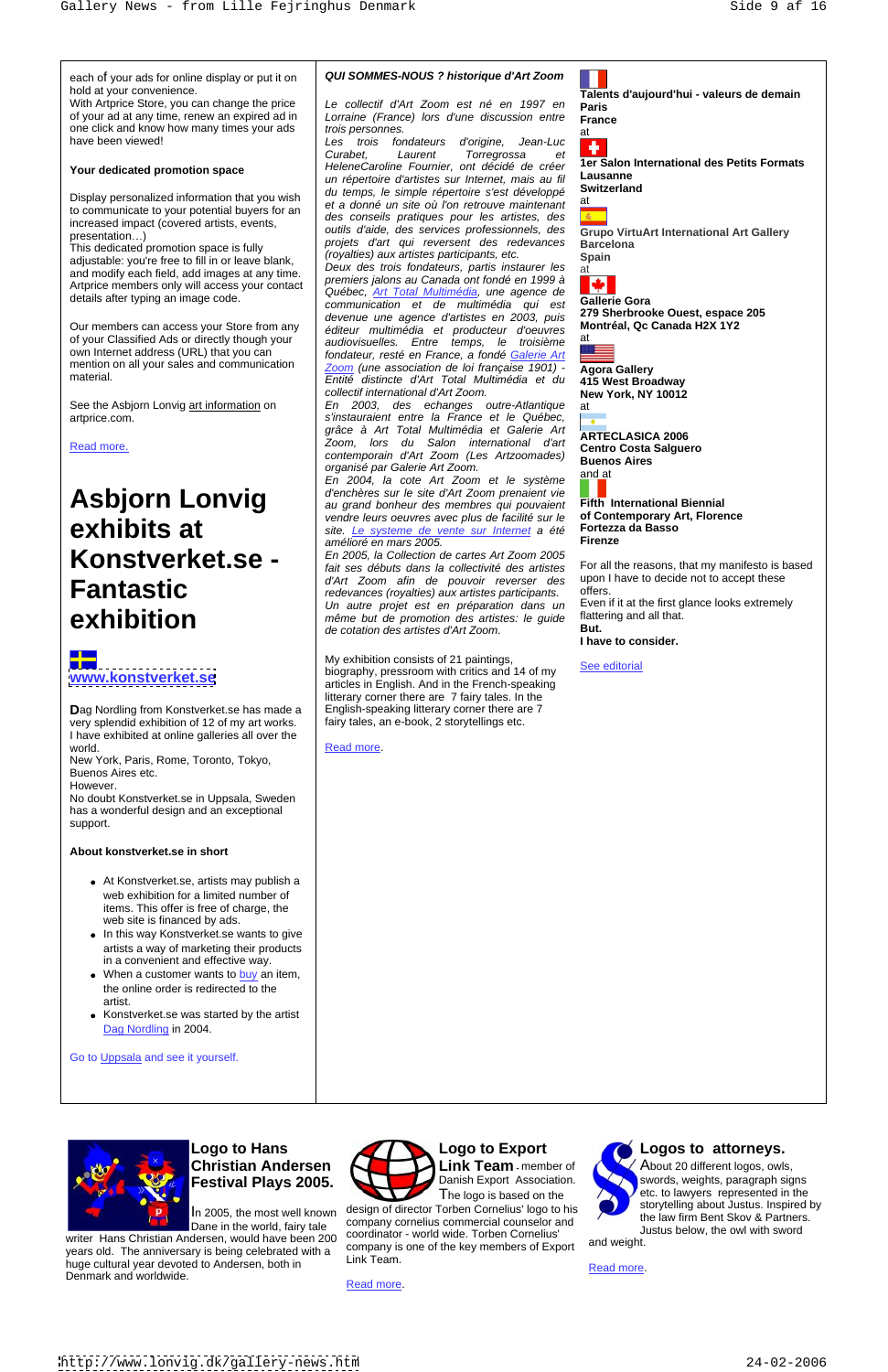\_\_\_\_\_\_\_\_\_\_\_\_\_\_\_\_\_\_\_\_\_\_\_\_\_\_\_\_\_\_\_\_\_\_\_\_\_\_\_\_\_\_\_\_\_\_\_\_\_\_\_\_\_\_\_\_\_\_\_\_\_\_\_\_\_\_\_\_\_\_\_\_\_\_

 $\overline{a_1}$  ,  $\overline{a_2}$  ,  $\overline{a_3}$  ,  $\overline{a_4}$  ,  $\overline{a_5}$  ,  $\overline{a_6}$  ,  $\overline{a_7}$  ,  $\overline{a_8}$  ,  $\overline{a_9}$  ,  $\overline{a_9}$  ,  $\overline{a_9}$  ,  $\overline{a_9}$  ,  $\overline{a_9}$  ,  $\overline{a_9}$  ,  $\overline{a_9}$  ,  $\overline{a_9}$  ,  $\overline{a_9}$  ,





# **Children's Books Online**

**The LUCCA-project - short multicultural fairy tales to download and print**

Octo-Pus and Crab-Mac-Claw are main characters in a number of fairy tales. The fairy tales are made to my

grandchild Lucca and children all over the world. The keywords are mutual understanding through mutual inspiration. The fairy tales are translated into English, French, German, Italian, Chinese and Danish by human translators. The fairy tales are translated into Spanish, Portuguese, Korean, Japanese, Greek, Russian and Dutch by computer translation. Besides children's books online there are coloring books, slide shows, mini-posters, T shirt transfers etc.

In Hartford, Connecticut and in Calusa Elementary School, Boca Raton in Florida they use the online children's books and the coloring books in school and preschool.

The Memphis TN based web site Internet4classrooms.com has ranked the fairy tales as number one in the category "General foreign language resources". The result is heavy use of the fairy tales by

The storytelling about SOFUS is used for Kims.<br>implementing corporate values at the The s company Fiberline Composites A/S in

# **SOFUS** Mr. Jacob from Chicago GAS-ballet **Storytelling about Storytelling about an**

Internet4classroom.com's users. SitesForTeachers.com in Tucson, AZ, which is a list of the best teacher's

**corporate values** Mr. Jacob from Chicago comes to Denmark with The blue cow Margaret, the pig Nicolai and the **corporation** his son in order to built a new factory together with

## event biogas production **Storytelling about biogas production**

resource and educational sites on the net and DayCareResource.com, that focus on preschoolers and kindergarteners in all US states use the LUCCA-project every day. The publisher Pumpkin House in Columbus, Ohio has the fairy tales on the main page. Children's Museums use the LUCCA-project, too.

implementing corporate values at the The storytelling is a celebration of the event from Services Syd A/S to Greenfarm A/S. **SOFUS**<br> **Mr.** Jacob from Chicago GAS-ballet<br> **Storytelling about**<br> **Mr.** Jacob from Chicago and **Storytelling about**<br> **Corporate values**<br> **Corporate values**<br> **Mr.** Jacob from Chicago comes to Denmark with The blue cow Mar Kims. biogas production. A gift from Siemens Technology **Mr. Jacob from Chicago** GAS-ballet<br> **Storytelling about an Storytelling about**<br>
Wr. Jacob from Chicago comes to Denmark with The blue cow Margaret, the pig Nicolai and the<br>
his son in order to built a new factory togeth The blue cow Margaret, the pig Nicolai and the rooster August tells about their contribution to Services Syd A/S to Greenfarm A/S. Below is the blue cow, Margaret.

And then Cecelia Routsaw - Grandmother of 15 - form Greenville in Michigan wrote to me about my fairy tales: I only have one word that best describes these books: **"Awesome".**  Thanks so much for the FREE downloads, they are **very** much appreciated.

### **Use the LUCCA-project, it's FREE.**

Read more. The contract of the contract of the contract of the contract of the contract of the contract of the contract of the contract of the contract of the contract of the contract of the contract of the contract of the



## **PUBLISHERS - PUBLISHERS - PUBLISHERS**

Publishers of my fairy tales - Children's books - The LUCCA-project I want contact to publishers in USA, Canada, England, Australia, Germany, France and Italy in order to discuss printing my fairy tales. A publisher in China wants to print them in Chinese.

> Asbjorn Lonvig lonvig@mail.dk

# **implementing**

Kolding, Denmark. Below is Angry-Sofus.



Siemens Technology Services Syd A/S.

Below are Mr. Jacob from Chicago and his son.



Read more. The contract of the contract of the contract of the contract of the contract of the contract of the contract of the contract of the contract of the contract of the contract of the contract of the contract of the





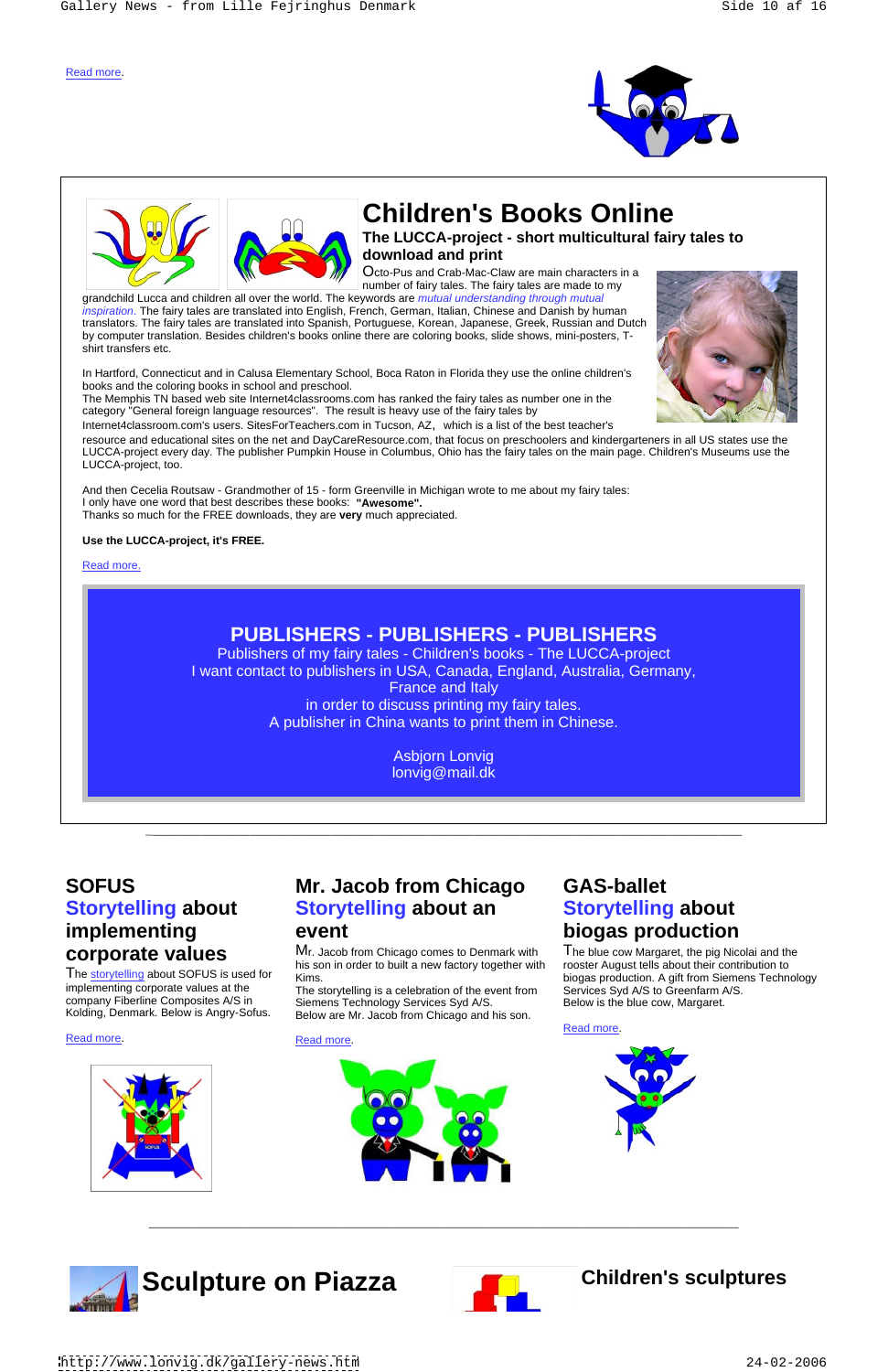$\overline{\phantom{a}}$  ,  $\overline{\phantom{a}}$  ,  $\overline{\phantom{a}}$  ,  $\overline{\phantom{a}}$  ,  $\overline{\phantom{a}}$  ,  $\overline{\phantom{a}}$  ,  $\overline{\phantom{a}}$  ,  $\overline{\phantom{a}}$  ,  $\overline{\phantom{a}}$  ,  $\overline{\phantom{a}}$  ,  $\overline{\phantom{a}}$  ,  $\overline{\phantom{a}}$  ,  $\overline{\phantom{a}}$  ,  $\overline{\phantom{a}}$  ,  $\overline{\phantom{a}}$  ,  $\overline{\phantom{a}}$ 

In spectacular places I have erected huge metallic spectacular sculptures. As you might have seen the images are proposals. I don't think the Romans want a huge metallic sculpture on the Spanish Stairs. Until now the only real huge metallic sculpture is erected on the motor way through entrepreneurs.

What you buy from me is the idea, the drafts and my experience. The sculpture is built by the buyer, probably in the buyers city by local sculpture is built by the buyer, probably in the buyers city by local lif safety standards cannot be lived up to I'll alter the design.<br>entrepreneurs.

San Pietro in Rome.<br>
Many property and a play of the state of the state of the state of the state of the state of the state of the state of the state of the state of the state of the state of the state of the state of the **San Pietro in Rome.**<br>
In spectacular places I have erected huge metallic spectacular sculptures. In this exhibition you see drafts of sculptures made for children's play.<br>
As you might have seen the images are proposals. In this exhibition you see drafts of sculptures made for children's play. The sculptures are made for viewing, climbing, hiding, sitting, sliding etc. What you buy from me is the idea, the drafts and my experience. The sculpture is built by the buyer, probably in the buyers city by local entrepreneurs. The contract of the contract of the contract of the contract of the contract of the contract of the contract of the contract of the contract of the contract of the contract of the contract of the contract of

my hometown, Hedensted.<br>What you have from me in the idea, the drefts and my experience. The construction of these sculptures must of course live up to the strictest safety standards for playground equipment.

Read more. The contract of the contract of the contract of the contract of the contract of the contract of the contract of the contract of the contract of the contract of the contract of the contract of the contract of the

# **Portrait Paintings Portraits by Morten Lonvig (my son)**

By means of the newest technology and ancient portrait art **Mona** using computer, paintbrush and acrylic on canvas Morten has developed his own very unique style in portrait painting. He has a degree in teaching art and social studies from Aarhus Teachers College.







**Art News is absolutearts.com's newsletter with 3 to 4 issues Art News is absolutearts.com's newsletter with 3 to 4 issues CUStOMer in The weekly.** 



## **Mona.**

One afternoon I wanted to draw a new sculpture to Louvre. Aude Caumon from the Communication Department at Louvre did not like my first draft - neither did I. The new one became a Colorful Mona - "mona I".

I was so excited, I made 15 new motifs for sale as collages cut in silk screen print paper - a unique product of mine. The first time I was in Paris I was very inspired and made a picture of Mona. One of 4 motifs from Paris.

### Read more. The contract of the contract of the contract of the contract of the contract of the contract of the contract of the contract of the contract of the contract of the contract of the contract of the contract of the

## **Toulouse.**

In honor of Henri de Toulouse-Lautrec, the most famous poster designer ever, I have made Digital Prints of 150+ art works available for everybody in the world for download and print in size 29,7 x 21 cm (a4), that is  $8.27 \times$ 11.7 inches.

Read more. The contract of the contract of the contract of the contract of the contract of the contract of the contract of the contract of the contract of the contract of the contract of the contract of the contract of the

# **Art News is starting a new column**

**Absolutearts.com is the world's largest online gallery.**

I hope your new idea works! You continue to create all types of work - be they art or

The great Homes and White Team Collection and the second of the second of the second of the second of the second<br>We are working on another project here - absolutearts.com is starting a new column on<br>the homepage and in the We are working on another project here - absolutearts.com is starting a new column on the homepage and in the newsletter in the form of a blog - or running diary - written by 12 different artists, curators, collectors and gallerists from around the world. Each writer will be asked to publish a blog once a month. **Example 20 and September 20 and September** 2011 **Soul hurting still** 

Our aim is to provide dedicated arts professionals with additional online coverage and, **The contract of the contract of the contract of the contract of the contract of the contract of canvas** at the same time, offer our readers and visitors quality insight to a variety of arts **the same time, of the same time**, offer our readers and visitors quality insight to a variety of arts perspectives. The contract of the contract of the contract of the contract of the contract of the contract of the contract of the contract of the contract of the contract of the contract of the contract of the contract of

Is this something in which you would able to participate?

# Hello Asbjorn **Murcia, Sold to a**



We thought you might be interested due to your seriousness about your art career and your ability to clearly communicate your views.

**Art News articles - by Asbjorn Lonvig.**

"Colorful News" **PDF**<br>"Decepte idelectric photo" **PDF Canvases**<br>"Perceloridelectric photo" **PDF** Example 1998 | Carry as the control of the careful out there. The careful out there is no set of the careful out there is no set of the careful out there is no set of the sculptures in the sculptures in the sculptures is n "Be careful out there" **PDF** examples with the setting of the setting of the setting of the setting of the setting of the setting of the setting of the setting of the setting of the setting of the setting of the sign setti "Interactive Lecture" PDF "Christmas Mood" PDF **Exercise 2008** absoluted to this **contract to the more** <u>"Improving my English" PDF</u><br>"Cerebral Thrombosis" PDF Note that the state of the state of the state of the state of the state of the state of the state of the state of the state of the state of the state of the state of t "Cerebral Thrombosis" PDF **Exercises** and the contract of the contract of the contract of the contract of the contract of the contract of the contract of the contract of the contract of the contract of the contract of the "Once upon a time..." **PDF** The contract of the contract of the contract of the contract of the contract of the contract of the contract of the contract of the contract of the contract of the contract of the contract of th "Beijing...Cambridge...Dallas" PDF<br>"Who is Aros - who is Bill..." PDF

Please email me as soon as possible. We will be setting up a schedule and online interface for the authors in the next weeks. Our goal is to launch be the first of next month. Look forward to hearing from you! **Jodi Melfi, editor Art News Advertisement on the Columbus Ohio absolutearts main page.**

**"soul hurting still"** acrylic on canvas 201 x 139 cm Jutland Art Museum, Marc Chagall, Max Ernst - from Native Art American Native Art

\_\_\_\_\_\_\_\_\_\_\_\_\_\_\_\_\_\_\_\_\_\_\_\_\_\_\_\_\_\_\_\_\_\_\_\_\_\_\_\_\_\_\_



"Who is Aros - who is Bill..." **PDF Superint Contract and Superint Contract Contract one or more images. There is a story to be told about** "How to communicate through pictures..." **PDF** exery single image. Give me a fast internet line and a "Corporate valuez..zzzz..." **PDF** extending the stories of the projector. And I'll tell you the stories you like to hear.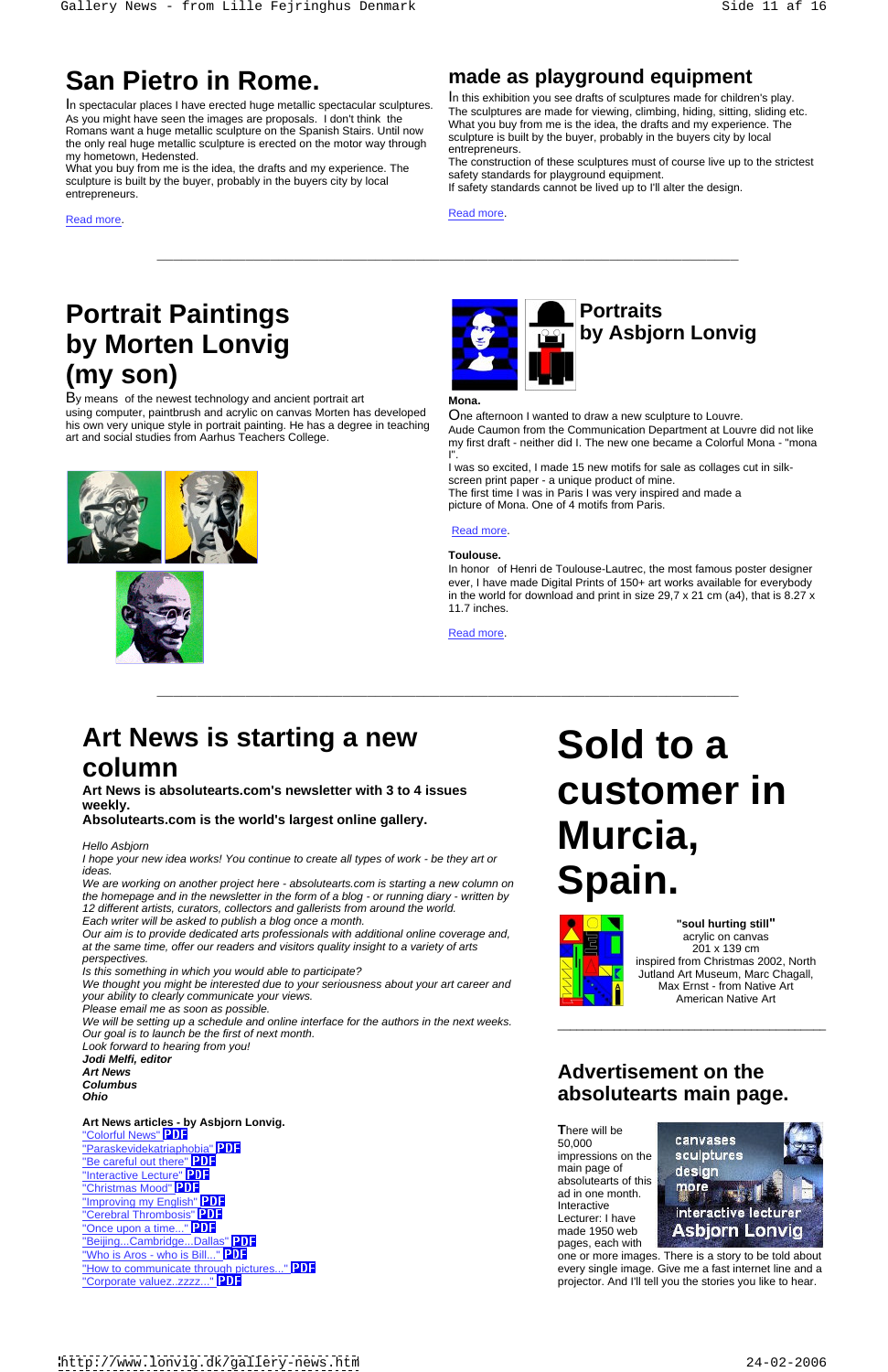**XML** RSS with Asbjorn Lonvig's Art News articles

Yesterday on 7th March 2005 I debuted as columnist on Artday Network's World ArtNews. And the source to another, RedTram picks up all one Internet source to another, RedTram picks up all

# **Columnist for the Artday Network's**<br>RedTram - is an up-to-date, comfortable, absolutely **World ArtNews in Tokyo, Japan**

The editor is Seiji Ueoka, who lives outside Tokyo and administers both the international site at [www.artday.org](http://www.artday.org) and the Japanese site at www.jp.artday.org.

Artday Network's World ArtNews columnists are:

**Kunts - France Willem Mook Fryslân - The Netherlands Dale Copeland Taranaki - New Zealand Seiji Ueoka Tokyo - Japan**  Welcome to our RedTram and good run! **and Asbjorn Lonvig, Denmark**

Translation is taken care of by Croqius' staff. news feeds and in the right side of the blog I create a ¿Quién es Aros - ¿quién es Bill...(abreviado) in Revista Croquis de junio-julio "Nuevo Carlsberg Glyptotek" **PDF** in Revista Croquis de agosto-septiembre

**A**sbjorn Lonvig has written the following articles published at FullDigitalArt in Paris, France **Reserves and Service Service Service Service Service Service Service Service Service Service Service Service** 

"Interactive Lecture..." "Cerebral Thrombosis..." Cerebral Thrombosis..." "Once upon a time..." <u>"Beijing...Cambridge...Dallas"</u><br><u>"Who is Aros - who is Bill..."</u>

**ADN World ArtNews articles - by Asbjorn Lonvig.** "Colorful News" "Once upon a time... "Who is Aros - who is Bill..." "New book about how to communicate through pictures"<br>Ukraine "Corporate valuez..zzzz..." To moms, to dads, to grannies...<br>
The moms, to dads, to grannies... Exposure - a never ending visit to the dentist... "Hi sculptor...I mean you!!!"

### Read more. The contract of the contract of the contract of the contract of the contract of the contract of the contract of the contract of the contract of the contract of the contract of the contract of the contract of the

"Who is Aros - who is Bill..." This will generate a lot of traffic because of the great "How to communicate through pictures..." variety of words in the articles. The more articles on "Corporate valuez..zzzz..."<br>
different subjects, the more traffic is generated to

# **Appointed Columnist at Editorial Croquis, Buenos Aires in Argentina**

Virton Consultants, Ltd. 42-44 Shelkovichnaya str, 01601 Kiev Ukraine **Ukraine** and the state of the state of the state of the state of the state of the state of the state of the state of the state of the state of the state of the state of the state of the state of the state of the s

Read more. The contract of the contract of the contract of the contract of the contract of the contract of the contract of the contract of the contract of the contract of the contract of the contract of the contract of the

**Teresa Torres Eça - Portugal** informational sources. In spite of this it drives fast. **Birgitta Reykjavik - Iceland** Following a certain route from station to station, from fresh information you are interested in and delivers it to you on your demand. Our RedTram investigates web pages, devoted to diverse data located in various cantons of the World Wide Web. Its route is constantly elongated and supplemented with new Too fast!

# **Documents published at FullDigitalArt in Paris, France**

**Gebhardt Jacksonville - FL, USA Valweb New Jersey - USA** Being the passenger of RedTram you will always be in touch with the hottest news. You just need to choose the route of the journey, take your seat in a comfortable tram-car and enjoy your cognitive trip.



\_\_\_\_\_\_\_\_\_\_\_\_\_\_\_\_\_\_\_\_\_\_\_\_\_\_\_\_\_\_\_\_\_\_\_\_\_\_\_\_\_\_\_

"To moms, to dads, to grannies..." PDF "Exposure - a never ending visit to the dentist..." PDF "Hi sculptor...I mean you!!!" PDF<br>"New Carlsberg Glyptotek" PDF **Thew Carlsberg Glyptotek" PDF**<br>"Natisse and Louisiana..." **PDF** "Matisse and Louisiana..." PDF  $\frac{1}{2}$   $\frac{1}{2}$   $\frac{1}{2}$   $\frac{1}{2}$   $\frac{1}{2}$   $\frac{1}{2}$   $\frac{1}{2}$   $\frac{1}{2}$   $\frac{1}{2}$   $\frac{1}{2}$   $\frac{1}{2}$   $\frac{1}{2}$   $\frac{1}{2}$   $\frac{1}{2}$   $\frac{1}{2}$   $\frac{1}{2}$   $\frac{1}{2}$   $\frac{1}{2}$   $\frac{1}{2}$   $\frac{1}{2}$   $\frac{1}{2}$   $\frac{1}{2}$  "A whole playground with playhouses..." PDF "Revival of the Art Poster..." PDF "2006 - a happy new year..." **Search Engine** "Search Engine Strategies for Success: 2006" PDF A National Gallery, a Dutchman called Rembrandt and HIGHLIGHTS PDF<br>XML RSS with all Art News articles

# **RedTram News**



## **An International News Search Engine**

**Croquis is a bimonthly printed art magazine for which you can buy a subscription. It is distributed free to publishers, galleries, museums, national and provincial municipal organs of government etc. magazines, and portals in general.**

**C**olorful News - live art magazine - has been considered and acknowledged as news channel to RedTram News Search Engine.

**C**roquis is a company oriented to the visual arts, diversifying their activity through the Publishing House, Galley activities, Events, Exhibitions and Production of Spectacles. Editor and director Martin Enrique Gil has appointed Asbjorn Lonvig columnist, writing articles and notes about Danish and other art initiatives. Asbjorn Lonvig writes in English. Croquis is in Spanish. in [www.blog.com,](http://www.blog.com) which generates RSS and ATOM

 RedTram - is an up-to-date, comfortable, absolutely safe and environmentally sound vehicle to travel through the Global Web searching the hottest and the most current information.

Read more. When the blog has been submitted to directories they are in many cases forwarded to search engines. Single posts are often found via search engines. Therefore I place the artistsrepublik.com's banner and link in the top of each post. Like this:

Alexandra Pankina, PR-manager of RedTram project.

# **An Asbjorn Lonvig Channel (..or Corner)**

**New project about writing articles and other news to specific online galleries, newsletters, newspapers,** 

**I**n cooperation with CEO Craig Cornwall from artistsrepublik.com I have developed a new project. I build a blog with a logo for a certain client, I build it

link and a description of the client - here artistsrepublik.com.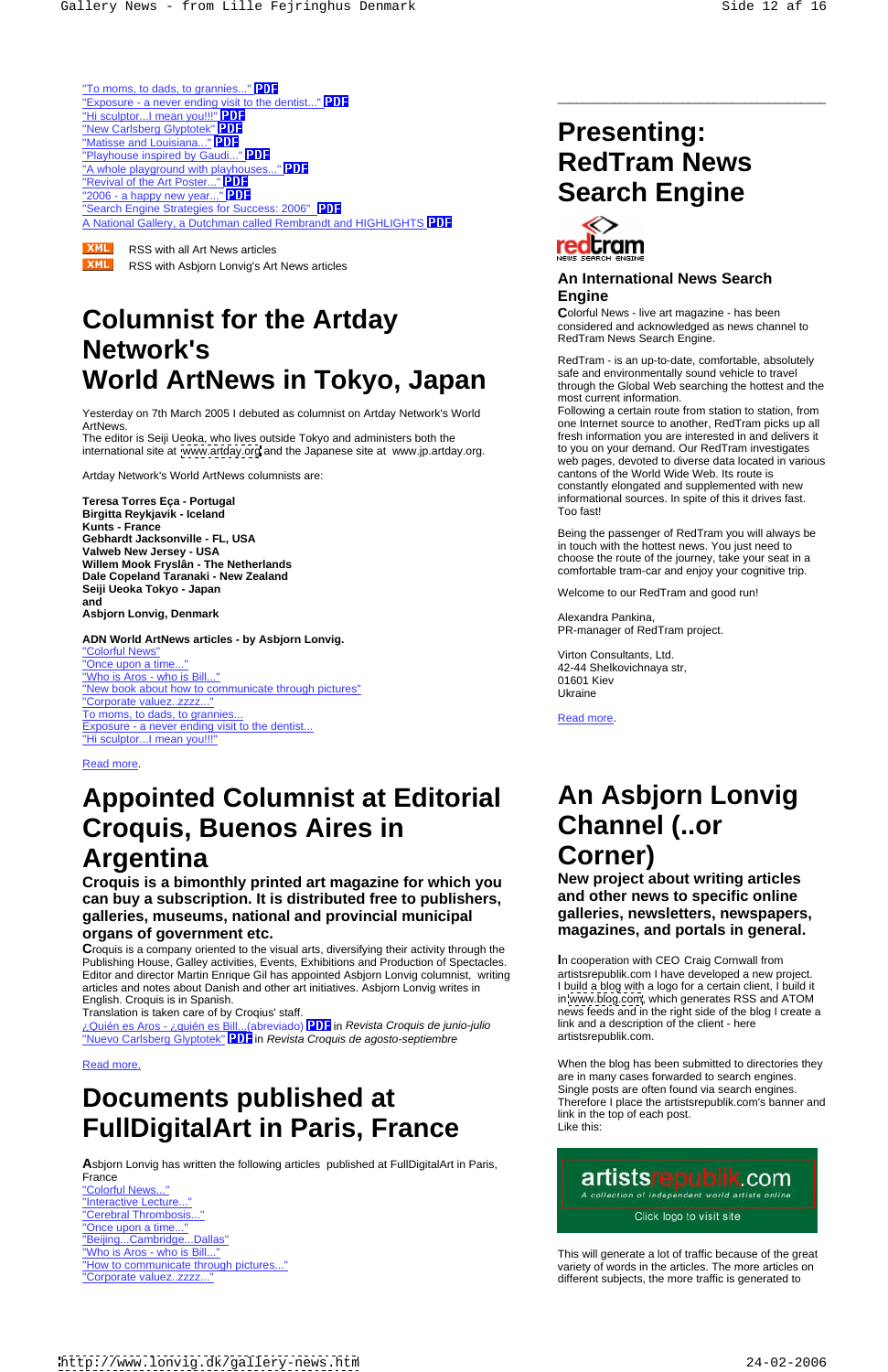To moms, to dads, to grannies... example the contract of the contract of the contract of the contract of the contract of the contract of the contract of the contract of the contract of the contract of the contract of the c

Exposure - a never ending visit to the dentist... I'll post to the blog with articles and other news as "Hi sculptor...I mean you!!!" often as I have agreed with the client. Craig Cornwall artistsrepublik.com.<br>
In post to the blog with articles and other news as<br>
often as I have agreed with the client. Craig Cornwall<br>
as far are to do it whenever it have any relevant news.<br>
Even if my articles often are cont ask me to do it whenever I have any relevant news. Even if my articles often are controversial they of course must not be detrimental to the client in any way.

## **W**ho's Squarespace for?

### "How to communicate through pictures..." "Colorful News..."

Anyone who needs to maintain a web presence, but wants exacting control over their site, and **powerful publishing features** that cover everything from blogs to files. You **Pennsylvania.** provide the ideas, we turn those into your site. It's that easy.

"Interactive Lecture... <u>"Improving my English"</u><br>"Cerebra<u>l Thrombosis"</u> "Cerebral Thrombosis" **about "Once upon a time..."** "Once upon a time... "To moms, to dads, to grannies... Exposure - a never ending visit to the dentist...

# **Articles published at Squarespace Inc. College Park Maryland University Washington D.C.** See Asbjorn Lonvig's 1st Corner to

**On 1 February 2005 about Asbjorn Lonvig**

**.....you have become a great asset to absolutearts.com.**

Kruse discovered the impact of the early World Wide Web: **Absolutearts.com. Her** absolutearts.com. Her absolute and the set of the set of the set of the set of the set of the set of the set of the set of the set of the set of the set of the set of the set of the set of

exhibitions on the early www as part of any "Having a practical fine arts education background, I see exhibition program. All of a sudden national myself as the typical user of our services. I think it is exhibitions were propelled into an international  $\qquad$  important to provide an atmosphere online that fosters  $\qquad$ arena. Some retrospective exhibitions such as  $\left\vert \right.$  creativity. A mentor of mine once said ' Creativity can not  $\left. \right\vert$ 'Roy-Lichtenstein Pre-Pop' actually had more | work in a vacuum' Our job is to facilitate finding | visitors from via the web. I began to understand  $\quad \mid \;$  information and networking between artist enthusiasts."  $\qquad \mid \;$ 

"Beijing...Cambridge...Dallas" I loved your Blog about one project leading to "Who is Aros - who is Bill..." another & another & so on!! Am in the middle "Corporate valuez..zzzz..." Corporate valuez..zzzz..." Corporate valuez..zzzz..." me!! I also grew up on the Andersen fairy tales & love them dearly! Thanks for a beautiful, colorful & dynamic dose of encouragement!!!

Comments and questions from visitors might then create an Interactive Lecture like situation.

See Asbjorn Lonvig's Corners.

together two areas that often cannot be found when taking a scrutinizing look at Internet based Arts companies.<br>
Ohio Art League or chasing her 4 1/2 year old. You can

## ArtistsRepublik.com in Cambridge. See Asbjorn Lonvig's 2nd Corner to Art & Design Online in Los Angeles. See Asbjorn Lonvig's 3rd Corner to Gallery Direct in Pennsylvania.

Markus holds a B.A. in Art History from Wittenberg University, an M.A. in Arts Administration/Art Education and a Ph.D. in Art Education from The Ohio State University. The contract of the contract of the contract of the contract of the contract of the contract of the contract of the contract of the contract of the contract of the contract of the contract of the contract of th

# **On 29 January 2005**

## PEOPLE AT WWAR.COM **PEOPLE AT WWAR.COM PEOPLE AT WWAR.COM Jodi Melfi, Vice President**



**and Founder and Founder Found in the last five years Jodi (1)** and the state of the last five years Jodi (1) and  $\overline{\mathbf{a}}$  are a critical team of the last five years Jodi (1) and  $\overline{\mathbf{b}}$  are a critical team of t **D**uring the last five years Jodi has been a critical team member in the growth of World Wide Arts Resources and expertise touches design, content and marketing aspects of day-to-day business

dealings. **Example 20** is a set of the set of the set of the set of the set of the set of the set of the set of the set of the set of the set of the set of the set of the set of the set of the set of the set of the set of

**Ellen Fisch Long Island New York** 

# **Markus Kruse, President**

**A**fter a decade of national and international curatorial and gallery activities Markus



work."<br>
Mork." **Subset and the set of the set of the set of the set of the set of the set of the set of the set of the set of the set of the set of the set of the set of the set of the set of the set of the set of the set** Jodi holds a B.F.A. from Columbus College of Art and Design and has worked as head of graphic design at Design Collective Incorporated, as a merchandise large architectural firm.

"When I first started to work with the Internet in 1993, I was struck by the lack of visual art within  $\overline{\phantom{a}}$  dealings. that medium. So, I started collecting a few art links and began publishing my curated the impact and importance of the globalization of the visual arts via this medium. I guess it started snowballing from there... I love the ever changing nature and challenges of this type of

Markus' indepth knowledge of the visual arts as well as his expertise in Internet activities bring

When not at work you can find Markus on the Outer Banks in North Carolina windsurfing, traveling back to his original hometown Berlin, Germany, or riding his R90, and often on a ladder restoring his over 110 year old house.

Read more. The contract of the contract of the contract of the contract of the contract of the contract of the contract of the contract of the contract of the contract of the contract of the contract of the contract of the

When she's not outdoors reviewing email with her iBook, she can either be found volunteering her time for The often find Jodi practicing a difficult hunter course at the stable.

Read more. The contract of the contract of the contract of the contract of the contract of the contract of the contract of the contract of the contract of the contract of the contract of the contract of the contract of the

# **The great day has come: 2**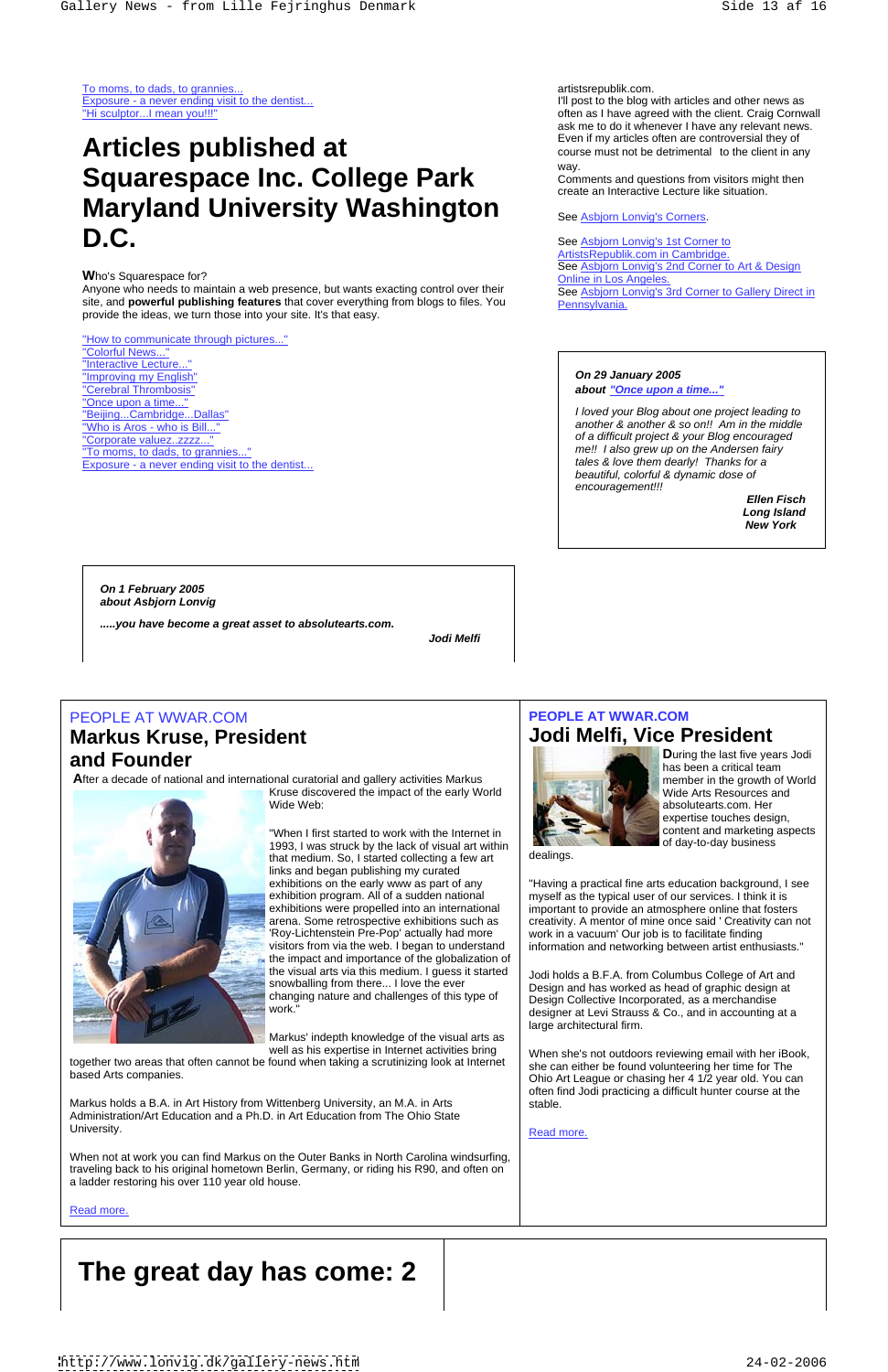\_\_\_\_\_\_\_\_\_\_\_\_\_\_\_\_\_\_\_\_\_\_\_\_\_\_\_\_\_\_\_\_\_\_\_\_\_\_\_\_\_\_\_\_\_\_\_\_\_\_\_\_\_\_\_\_\_\_\_\_\_\_\_\_\_\_\_\_\_\_\_\_\_\_\_\_\_\_

Poem of the day depicts many Danes' tiredness of all the fuss about Hans Christian Andersen.

However, we sure understand the great marketing opportunity and sing along in the choir of enthusiasts.  $\blacksquare$   $\blacksquare$   $\blacksquare$   $\blacksquare$   $\blacksquare$   $\blacksquare$   $\blacksquare$   $\blacksquare$   $\blacksquare$   $\blacksquare$   $\blacksquare$   $\blacksquare$   $\blacksquare$   $\blacksquare$   $\blacksquare$   $\blacksquare$   $\blacksquare$   $\blacksquare$   $\blacksquare$   $\blacksquare$   $\blacksquare$   $\blacksquare$   $\blacksquare$   $\blacksquare$   $\blacksquare$   $\blacksquare$ 



Hans Christian Andersen's bicentennial is celebrated i Denmark and all over the world.

> 200 years **See My New York Fan Club** Art Blog. all Danes say cheers

Download the above motif in size 29,7 x 21 cm as a part of the all. celebration. See "Improving my English" And read my article "Once upon a time..." if you like.

# **April 2005 ...you are an art FORCE!! You are THE BEST!!**

## **D**ear Asbjorn

Thank you for making me your official NY fan club!!

I love reading your Art Blogs and think that you are an art FORCE!! Not only does your work encourage others with its energy, beauty and aesthetic sensibility, but your writing is wonderful!! Every time I go to your web site (often) I get a mega dose of art fuel!!

but **Indeed colorful news. I'm grateful!!** for heavens sake This kind of message makes it worth wile being an artist, and I enjoy it let's have a brake the contract of the temendously. Other <u>poems</u>. The same of the same of the same of the same of that flattering...........not flattering at a same of the same of that flattering..........not flattering at tremendously. The contract of the contract of the contract of the contract of the contract of the contract of the contract of the contract of the contract of the contract of the contract of the contract of the contract of **Why?**  all.

Take a look at Colorful News, too - it's similar to Gallery News - but covers all initiatives



### **You are THE BEST!!**

Warm Regards, Ellen Fisch in der Stadt andere eine Stadt andere eine Stadt andere eine Stadt andere eine Stadt andere eine S Long Island **Example 2018 Contract Contract Contract Contract Contract Contract Contract Contract Contract Contract Contract Contract Contract Contract Contract Contract Contract Contract Contract Contract Contract Contr** New York **New York New York New York New York New York New York New York New York New York New York New York New York New York New York New York New York New York New York New York New** BA in art from Brooklyn College MA in art from New York University



by Asbjorn Lonvig

## **My dreams.**

I dream that I never more have to exhibit far from home. I dream that I never more have to exhibit in foreign countries. I dream that I never more have to make art works that are not sold on beforehand. I dream that I never more have to print brochures and flyers.

I dream that I can make my art works in draft in my studio and exhibit it on the internet. I dream I can exhibit on 10 online internet galleries simultaneously all over the world. I dream I can offer prints of my drafts to anybody in the world. I dream potential buyers will download my different flyers and brochures in multiple languages.

I dream about making my fairy tales in multiple languages and exhibit them online. I dream about showing my storytelling concept - illustrations and writing - online. I dream about building a network of freelance art dealers - served by the internet.

## **My dreams have come through.**

My apology to the the lady in sable, who has no place to go. The grand openings are disappearing. No more wine drinking with little fingers pointing into the sky, no more gossip showing that the lady in sable is someone with style and knowledge on art. No more piano music covering the gallery owner's enthusiastic efforts to sell multi million canvases to the lady in sable.

## **Do I challenge art traditions?**

Sure.

Indeed I do.

Some traditionalists are deeply choked when they hear that my online images in exhibitions on galleries world wide and on my own web site are digital images. Not all are painted.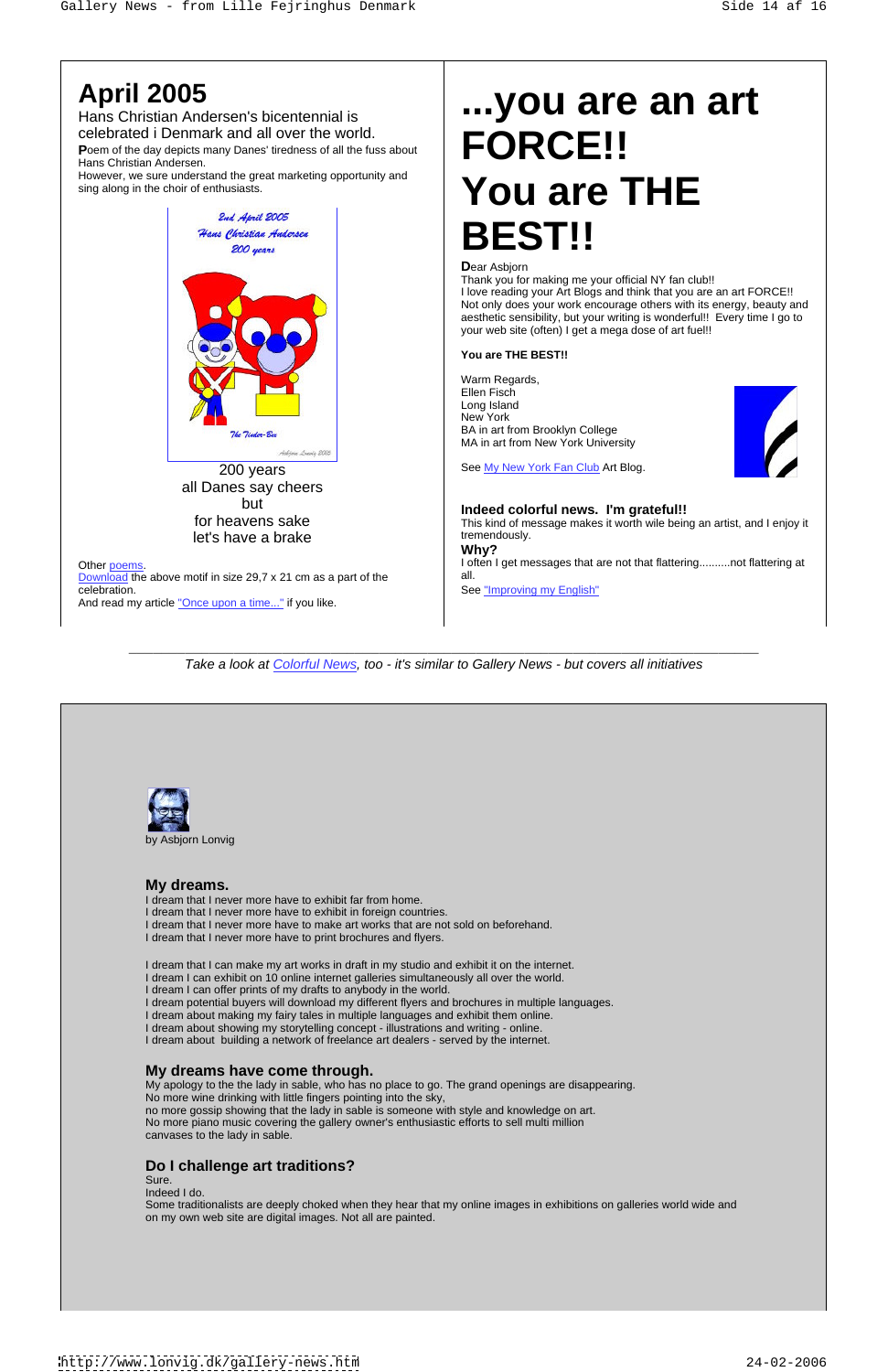# **Gallery News**

**Asbjorn Lonvig "Lille Fejringhus" 43 Fejringhusvej 8722 Hedensted Denmark**

**45 7589 0477 lonvig@mail.dk [www.lonvig.dk](http://www.lonvig.dk)**

**ATTENTION** 

The world leader in Art Market Information says, that the art market will become 3,5 times larger than the present market due to the internet. The art market will be turned upside down. We have just begun. Hang on. A decade ago no sane computer specialist would have dared predict this development. The internet philosophy was not possible because of lack of common communication standards, because of IBM's dominance, because of....................... It was not thinkable. But fact is that the world wide web popped up. But fact is Microsoft popped up. Windows and Explorer became world standards. Apple lovers and Netscape fans like myself had to give in. It did happen! All the second control of the second control of the second control of the second control of the second control of the second control of the second control of the second control of the second control of the s

To the benefit of the buyer - the end user. To the benefit of me.

I look upon a computer as a tool. Nothing but a tool. Like a pencil. Like a brush. The tool doesn't make art. The brains and the hearts do.

## **And the future...**

I can't imagine. It's not thinkable. Will major software developers or maybe major search engine companies end up in a battle about setting standards? A battle about dominance. We don't know if. We don't know any company name today - the company probably doesn't exist. One thing is sure. It'll happen in a way nobody can predict. Imagine! And the contract of the contract of the contract of the contract of the contract of the contract of the contract of the contract of the contract of the contract of the contract of the contract of the contract of t

### **What does this ongoing revolution mean to art?**

The artist and the buyer - the end user takes over. The ordure of height culture evaporates. So does the lady in sable. Good painters are no more height culture icons - more like rock stars. Is the well known artist he who exhibits on Guggenheim in New York? Or is it he who has 155905 hits every single day? The influence of museum people, gallery people, curators will diminish. In a decade it has disappeared in its present form. Because this power is based on little or no communication between the artist and the end user. Communication, communication and communication is what the future brings.

### **How?**

### **What to do?**

I just have to be open-minded and closely observe new technologies. Investigate them and use them.